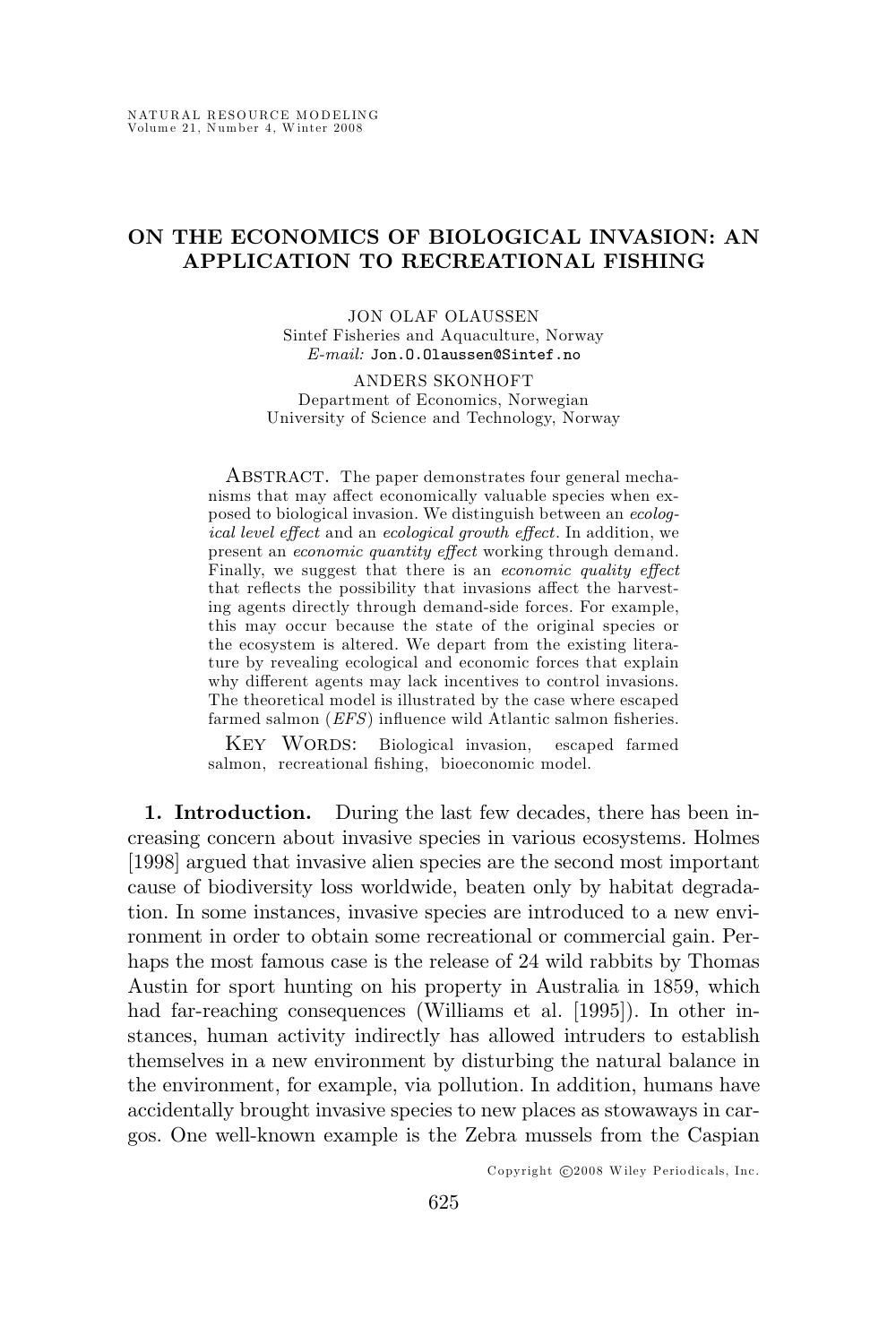Sea that were introduced to the Great Lakes in the USA via ballast water from a transoceanic vessel in the 1980s (Great Lakes Science Center [2000]). Although the economic consequences of nonindigenous species are recognized as important, there have been few attempts to quantify them. This is due to a lack of good data, as well as uncertainties and measurement problems when facing the many components that are difficult to quantify accurately (Perrings et al. [2000]). One exception is Pimentel et al. [1999], who estimated total economic damages and associated control costs due to invasive species in the USA to be \$138 million per year.

Several authors in Perrings et al. [2000] dealt with the economics of biological invasions. A general model formulation was given in Barbier [2001]. As in Knowler and Barbier [2000], the focus was on separating the ex post and ex ante economic consequences of biological invasions. Knowler and Barbier studied the introduction of comb jelly (Mnemiopsis leidyi) in the Black Sea and its impact on the commercial Black Sea anchovy fishery. Knowler et al. [2001] examined the extent to which pollution control could have prevented the ecological regime shift imposed by the comb jelly. Higgins et al. [1997] investigated alternative responses to the invasion of a woody species that has displaced a native plant species in a situation where both species are valuable. Settle and Shogren [2002] developed a general model to study the introduction into Yellowstone Lake of exotic lake trout, which pose a risk to the native cutthroat trout. In their model, the park manager, operating as a social planner, divided the budget between controlling the lake trout and an alternative service, the improvement of a nonspecies good. By contrast, humans divided their time into either species consumption or spending leisure time on a nonspecies composite good. Knowler and Barbier [2005], Eiswerth and van Kooten [2002], Horan et al. [2002], Olson and Roy [2002], and Shogren [2000] studied uncertainty with respect to species invasion. Several authors, including Buhle et al. [2004] and Hill and Greathead [2000], studied cost effective control. In a joint TC-CV study, Nunes and van den Bergh [2004] explored the extent to which people value protection against exotic species.

In this paper, we analyze yet another potential concern, namely the influence escaped farmed species may have on the natural habitants. More specifically, we study the effects that escaped farmed salmon  $(EFS)$  may have on wild Atlantic salmon  $(Salmo\ salar)$ . The invaders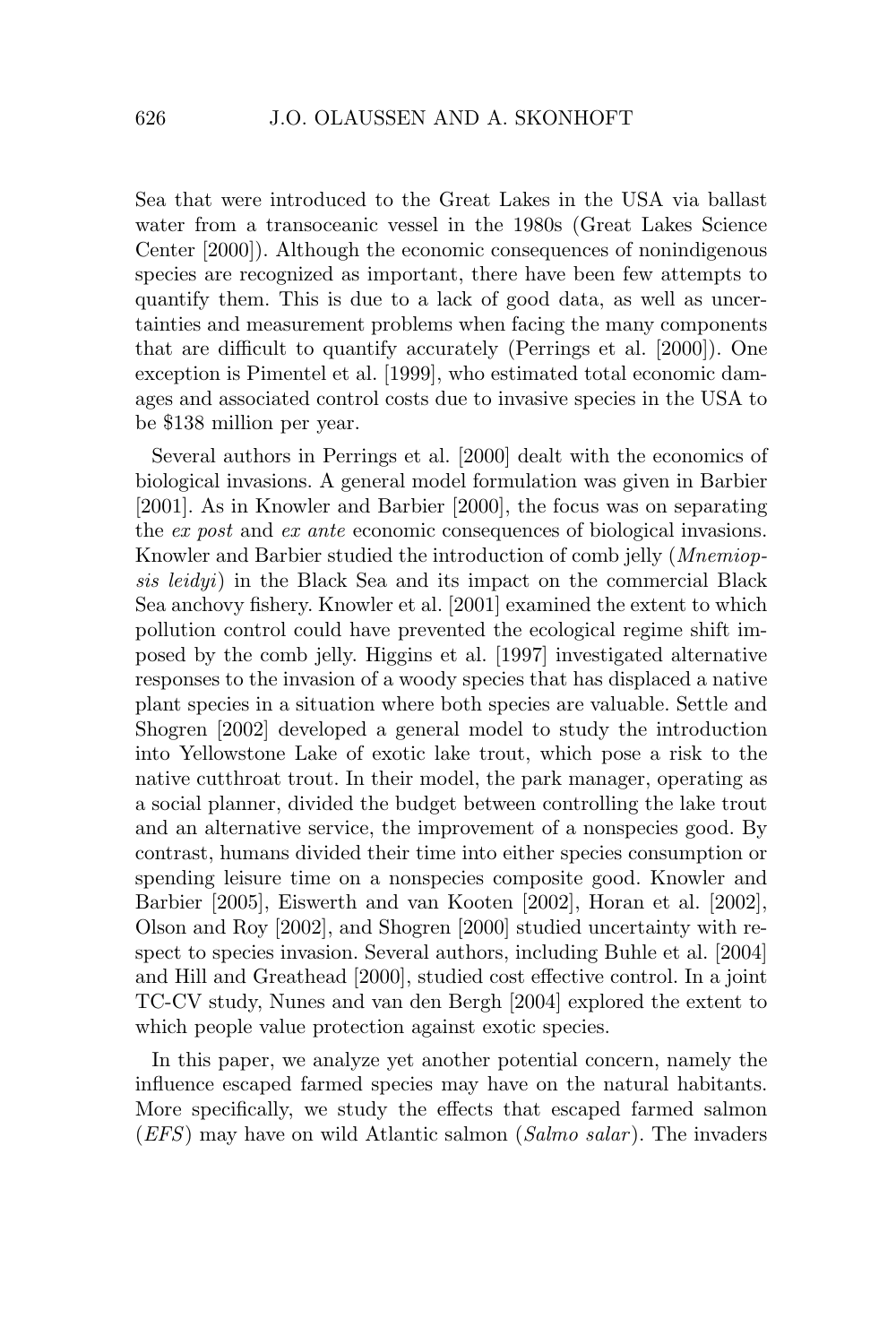can be viewed as biological pollution, and in that sense, the paper is essentially an extension of McConnell and Strand [1989]. They analyzed the social returns to commercial fisheries when water quality influenced both demand and supply of commercial fish products under both open access and when fish stocks were efficiently allocated. The invasion case considered here requires additional demand and supply effects to be considered.

EFS (both Pacific and Atlantic salmon) is of great concern in a number of countries with fish farming industry, for example, United Kingdom, Scotland, Ireland, Iceland, Chile, USA, and Canada. In addition, the increasing farming of other fish species, such as cod, halibut, clamps, and crabs, highlights the importance of addressing this issue. The farmed salmon's share of the world production of salmon increased from 2% in 1980 to 54% in 1999 (Bjørndal and Aarland [1999]). The bioeconomics of the interrelation between aquaculture and fisheries is studied by Anderson [1986], Ye and Beddington [1996], and Hannesson [2003], and market interactions are studied by Anderson [1985], Anderson and Wilen [1986], Asche et al. [2005], and Sumaila et al. [2007].

Norway has been the world leader in farmed salmon since this technique was pioneered in the late 1960s and production has risen steadily from 600 tons in 1974 to about 500,000 tons today (Bjørndal [1990], Statistics Norway [2004]). Salmon farming is therefore one of the most, if not the most, important industries in rural Norway today, with a yearly landing value of about NOK 10 billion (1.3 billion EUR). However, since the very beginning of the salmon farming industry, salmon have unintentionally escaped from net pens that are damaged by storms, seals, and otters, or by daily wear and tear. The number of accidental escapes decreased in the mid 1990s because of safety investments in the sea ranches. Nevertheless, approximately 400,000 salmon still escape yearly from fish farms in Norway (Table 1), a number exceeding the average total wild spawning stock (NOU [1999]).

The wild Atlantic salmon stock is traditionally harvested in two different fisheries in Norway during its spawning run. First, the marine commercial fishery catches about 40% of the spawning biomass in fishnets in the fjords and inlets. The remaining stock enters the rivers and is exploited by a recreational fishery. When the fishing season in the river closes, the remaining stock takes part in the reproduction process in the river in the late autumn.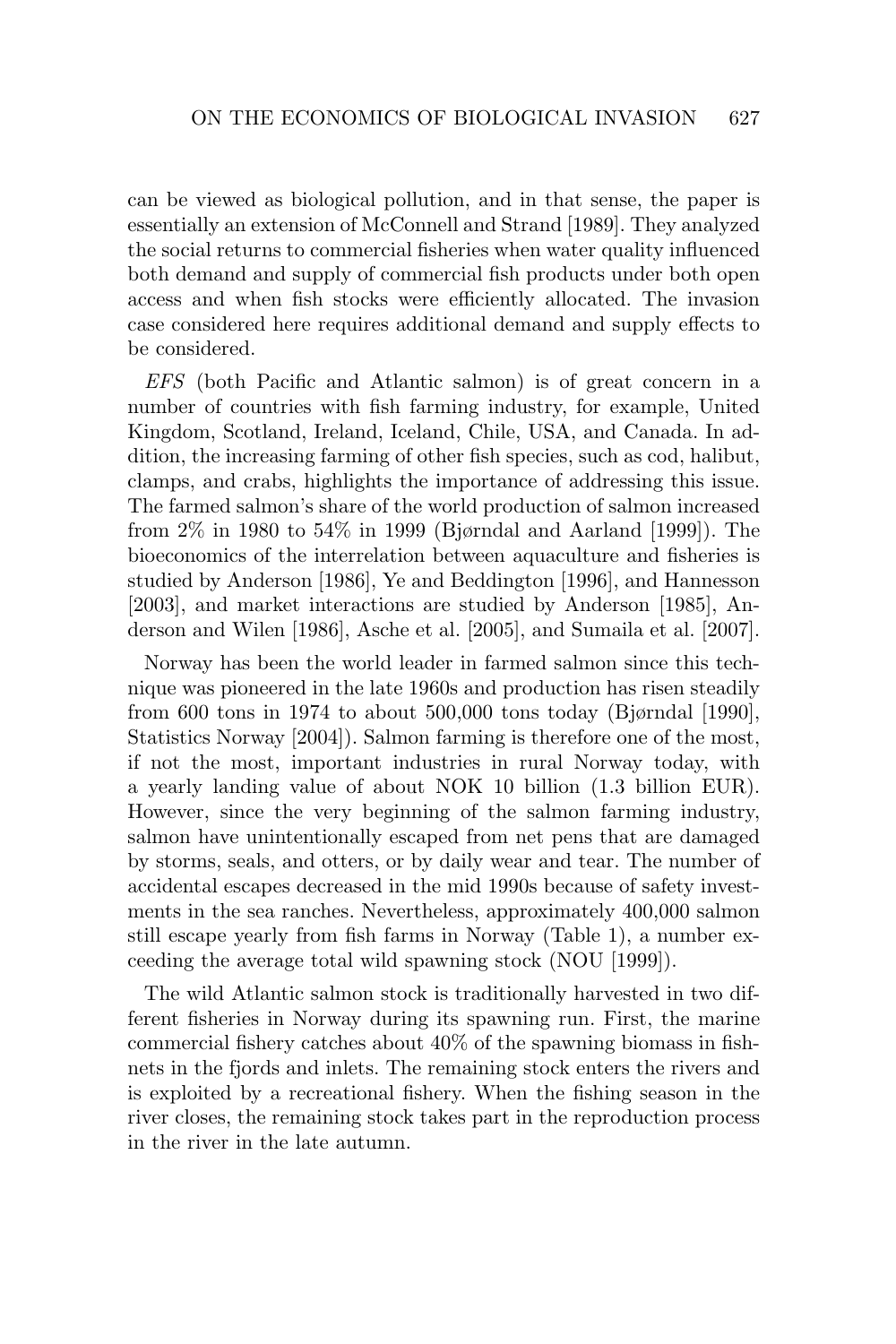## 628 J.O. OLAUSSEN AND A. SKONHOFT

|                       |              | <i>EFS</i> share of | <i>EFS</i> share of           |                  |
|-----------------------|--------------|---------------------|-------------------------------|------------------|
|                       | Total number |                     | total catch in total catch in | <i>EFS</i> share |
|                       | of EFS       | river fishery       | marine fishery*               | in spawning      |
| Year                  | (in 1,000)   | $(\%)$              | $(\%)^*$                      | stock $(\%)$     |
| 1989                  |              | 7                   | 30                            | 35               |
| 1990                  |              | 7                   | 32                            | 34               |
| 1991                  |              | 5                   | 30                            | 24               |
| 1992                  |              | 5                   | 33                            | 26               |
| 1993                  | 498          | 5                   | 34                            | 22               |
| 1994                  | 536          | $\overline{4}$      | 28                            | 22               |
| 1995                  | 240          | 5                   | 28                            | 29               |
| 1996                  | 417          | 7                   | 32                            | 31               |
| 1997                  | 506          | 9                   | 40                            | 29               |
| 1998                  | 553          | 9                   | 38                            | 22               |
| 1999                  | 348          | 6                   | 33                            | 15               |
| 2000                  | 276          | 7                   | 24                            | 11               |
| 2001                  | 272          | $\overline{7}$      | 23                            | 11               |
| 2002                  | 475          | 16                  | 31                            | 18               |
| 2003                  | 240          |                     | 18                            | 13               |
| Average,<br>1989-2002 | 412          | $\overline{7}$      | 31                            | 24               |

| TABLE 1. Escaped farm salmon <i>(EFS)</i> in Norwegian fisheries and river spawning |                    |  |  |  |
|-------------------------------------------------------------------------------------|--------------------|--|--|--|
|                                                                                     | stocks, 1989–2003. |  |  |  |

Source: http://www.miljostatus.no/templates/PageWithRightListing—2236.aspx ∗Un-weighted average, coast+ fjord.

Spawning EFS may have a number of negative effects on the natural growth and economic value of wild salmon. The most important effects are the spread of diseases and the mixing of genes through interbreeding, which affect the reproduction rate as well as the intrinsic value of the wild salmon (McGinnity et al. [2003], Fleming et al. [2000]). Farmed salmon dig in the natives' spawning gravel, get more aggressive and risk willing offspring (NOU [1999]), and increase the sea lice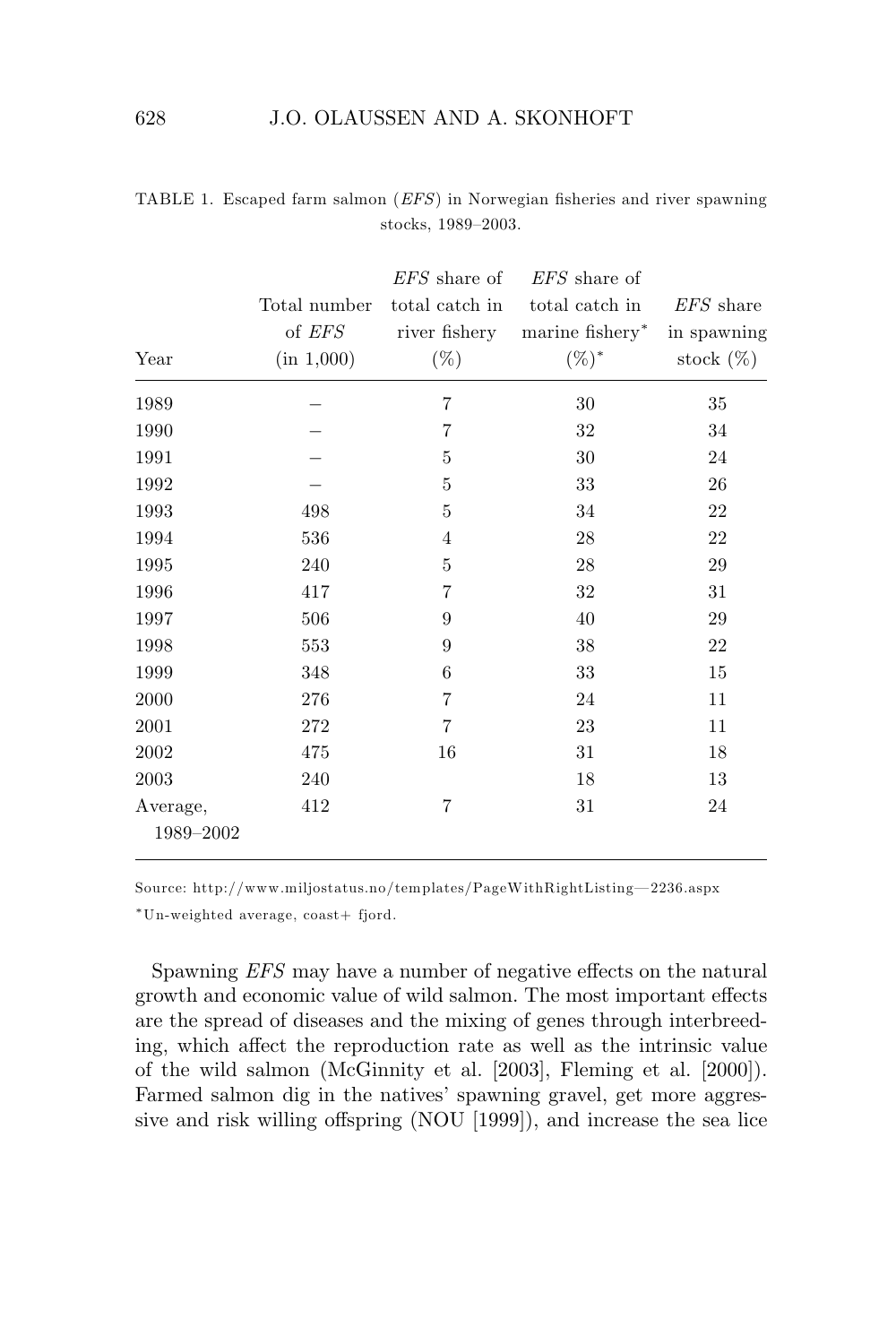density (Grimnes et al. [1996]). However, EFS may also have positive effects. Farmed salmon can potentially increase the salmon stock available for both marine and recreational catches, ceteris paribus, and thus improve the profitability of these fisheries. As reported in Table 1, EFS constitute a substantial part of the catch. This is not to say that invasion is no problem for the society as a whole, but it may reveal economic forces inducing lack of incentives for different agents to control the invasion. These mechanisms are ignored in the previous literature.

The analysis in this paper differs from the previous studies by Knowler and Barbier [2000] and McConnell and Strand [1989] in various ways. First, the model formulation is more general than Knowler and Barbier as it encompasses different ex post effects of invasions. Knowler and Barbier [2000] stressed the importance of comparing the ex ante with the ex post invasion case. We distinguish between changing ecological and economic forces, which have potentially different effects depending on the initial state. The constant ecological structural shift proposed by Knowler and Barbier [2000] is replaced by a shift that depends on the magnitude of the invasive influx.

Second, the general problem of invasion as a result of accidental releases from fish farms raises some specific new problems that have not yet been considered, for instance in the pollution framework of McConnell and Strand [1989]. We address one of these problems by explicitly taking into account the potentially ambiguous effect of biological invasion through demand-side effects.<sup>1</sup> In many respects, it may be impossible for the different harvesters to separate the wild and escaped species that they catch. Hence, if invasion increases the total stock, demand may increase due to what will be called the economic quantity effect.<sup>2</sup> However, it is relatively easy to discover whether there are genetic differences or variations between the wild and the reared species through genetic investigation. Hence, knowledge about the composition of the catch, as well as the composition of the breeding stock, is often available. Thus, harvesters know the likelihood of getting a farmed instead of a wild salmon. Furthermore, harvesters may be concerned about the health of the wild stock due to crossbreeding when the share of invasive salmon in the breeding stock is high. This could be related directly to the existence value of the genetically wild species or to the loss of biodiversity due to gene flow from the reared to the wild species. Another interpretation is that harvesters simply prefer to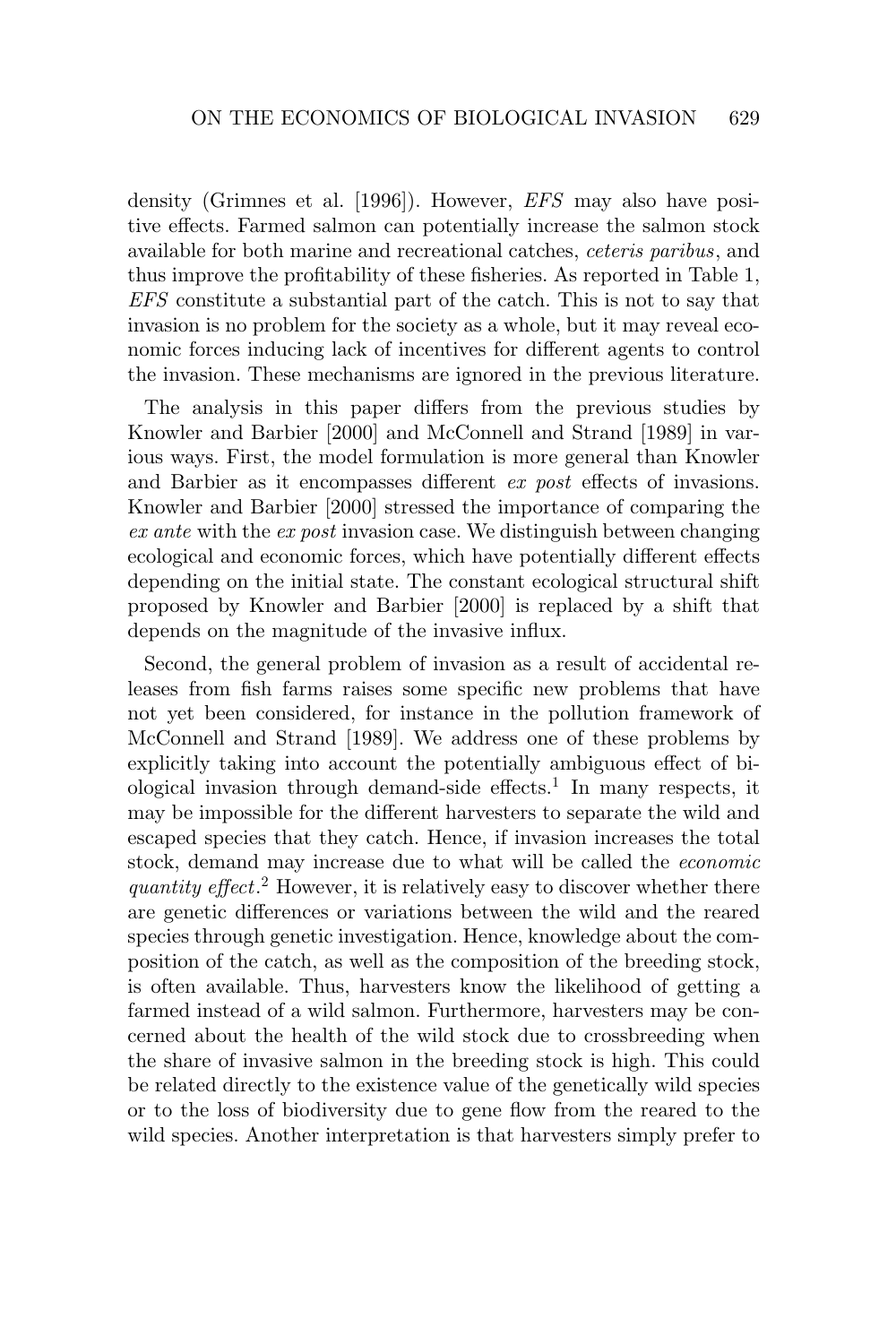harvest "clean" or "pure" wild Atlantic salmon. This will be called the economic quality effect. These two effects both influence the economic equilibrium condition.

Next, on the ecological side there are two effects as well: the ecological growth effect, which is negative, and the ecological level effect, which is positive. In the specific case of EFS, the former effect reflects a general decrease in the growth rate of the wild salmon due to crossbreeding (McGinnity et al. [2003], Fleming et al. [2000]), whereas the latter reflects the yearly influx of escaped salmon that add to the total salmon stock (see below).<sup>3</sup> Analogous to the economic effects, these ecological effects affect the ecological equilibrium condition. Note that the ecological growth effect is analogous to the supply effect in McConnell and Strand [1989], while the economic quality effect is analogous to their demand effect.

We also consider measures to change the composition of catches in the marine and river fisheries. More specifically, we analyze the consequences of a sea fishing ban. It is often argued that a sea fishing ban increases the overall profitability in salmon fisheries because the value of a sea-caught salmon is more or less directly related to the meat value, whereas a river-caught salmon exceeds the meat value by several times (see Skonhoft and Logstein [2003]). When the composition of the catch, in terms of the share of the invasive species, differs between the various harvesters, we gain an additional management tool. By altering the share of the total catch between the different harvesters, the composition of the stock changes (Section 5.2).

The rest of the paper is organized as follows. Section 2 formulates an ecological model for the Atlantic salmon species, and section 3 defines the ecological equilibrium. In section 4, the economics of the river fishery are examined and the economic as well as the bioeconomic equilibrium conditions are defined. Next, in section 5, the model is illustrated by utilizing data from the Norwegian river Orkla. Section 6 concludes the paper.

**2. The ecological model.** First, we consider a wild fish stock in the absence of escaped farmed salmon. The size of the wild population in biomass (or number of fish) at the beginning of the fishing season in year t is  $X_t$ . Both a marine and a river fishery act on the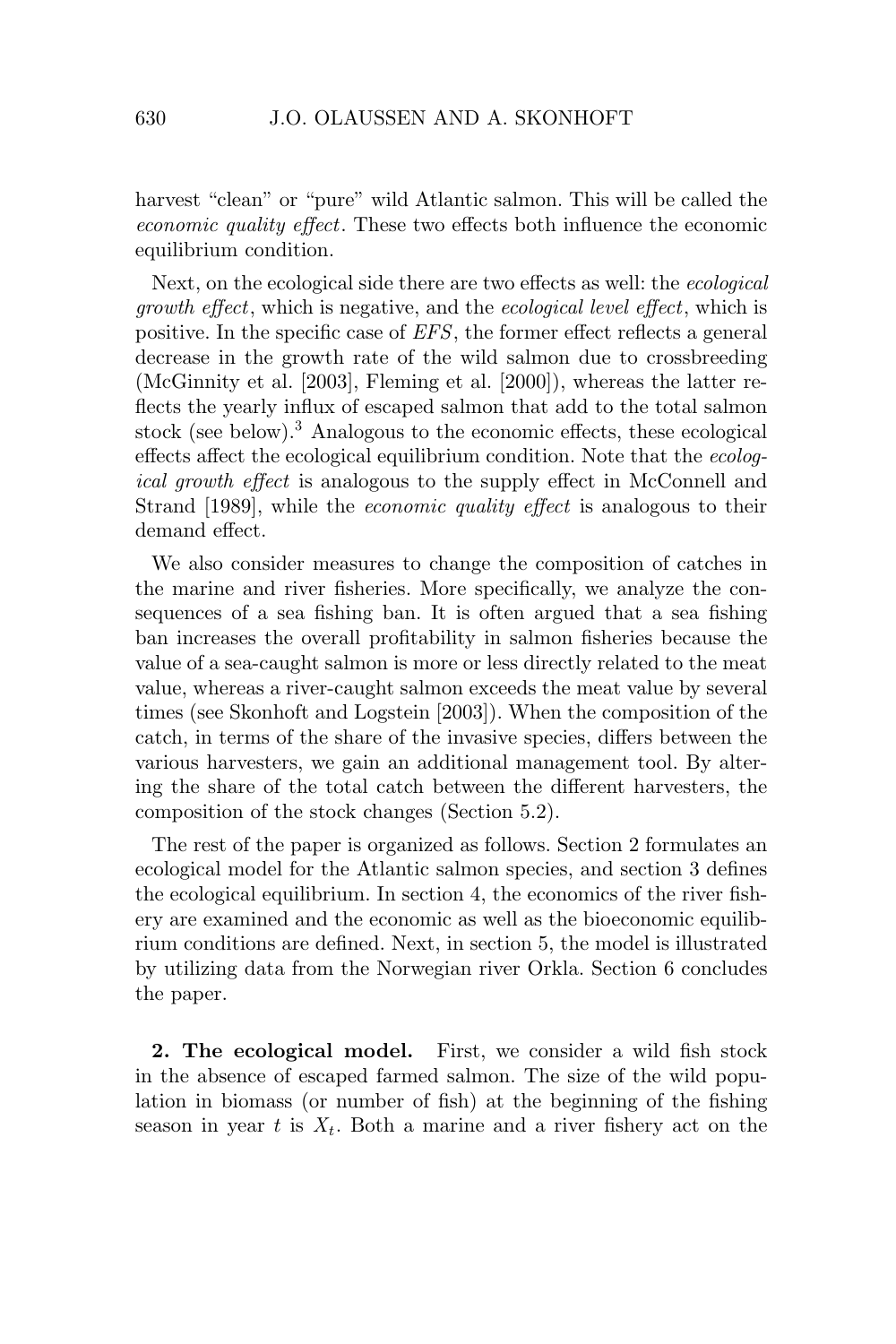salmon during the spawning run from its offshore environment to the coast, where reproduction takes place in its parent or "home" river. The marine fishery impacts on the stock first because this harvest takes place in the fjords and inlets before the salmon reaches their spawning river (see Figure 1). For a marine exploitation rate  $0 \leq h_t < 1$ , the number of wild fish removed from the population is  $h_t X_t$ . Accordingly, the stock entering the home river is  $(1 - h_t)X_t = S_{1,t}$ . The river recreational fishery exploits this spawning population along the upstream migration. When the river exploitation rate is  $0 < y_t < 1$ , the spawning stock becomes  $(1 - y_t)(1 - h_t)X_t = (1 - y_t)S_{1,t} = S_{2,t}$ . This spawning stock hence yields a subsequent recruitment  $R(S_{2,t})$  to the stock in year  $(t + \tau)$ , where  $\tau$  is the time lag from spawning to maturation age (see e.g. Walters  $[1986]$ <sup>4</sup>. Throughout the analysis, it is assumed that the stock-recruitment relationship  $R(\cdot)$  is of the Shepherd type, with  $R'(\cdot) \geq 0$ ,  $R''(\cdot) \leq 0$  and  $R(0) = 0$  (more details below). We assume that none of the spawners survive.<sup>5</sup> Therefore, the stock growth reads  $X_{t+\tau} = R(S_{2,t})$  when there is no invasion.

The influx of  $EFS$  into the ecosystem,  $X^F$ , is a yearly event. As the influx is due to unintentional releases from the fish farms, it is exogenous and not subject to an equation of motion.<sup>6</sup> As already indicated, this invasion has two important ecological effects. First, as in Knowler and Barbier [2000], the ecological growth effect reflects the fact that the population dynamics of the resident species is structurally altered by the establishment of the invader species (farmed salmon)  $X^F$ . This effect hence indicates the extent to which the growth function is negatively affected by crossbreeding (gene flow), destruction of breeding nests, and competition for food due to the invasion (see Lura [1990], Hindar et al. [1991], Lura and Sægrov [1991], Fleming et al. [2000], McGinnity et al. [2003]). The *ecological level effect*, on the other hand, reflects the fact that *EFS* add to the wild stock through a yearly influx. Knowler and Barbier [2000] analyzed a situation where the invader preys upon the resident species and hence have negative effect on recruitment. In our case, a kind of predatory behavior occurs when the EFS dig up wild fish spawning nests, but the EFS also spawn themselves. We define wild fish as all salmon that originate from river spawning. Hence, by assumption, offspring is defined as wild fish, even if recruitment may contain hybrids (cross-breedings of wild and reared salmon) and the offspring of two farmed parents.<sup>7</sup>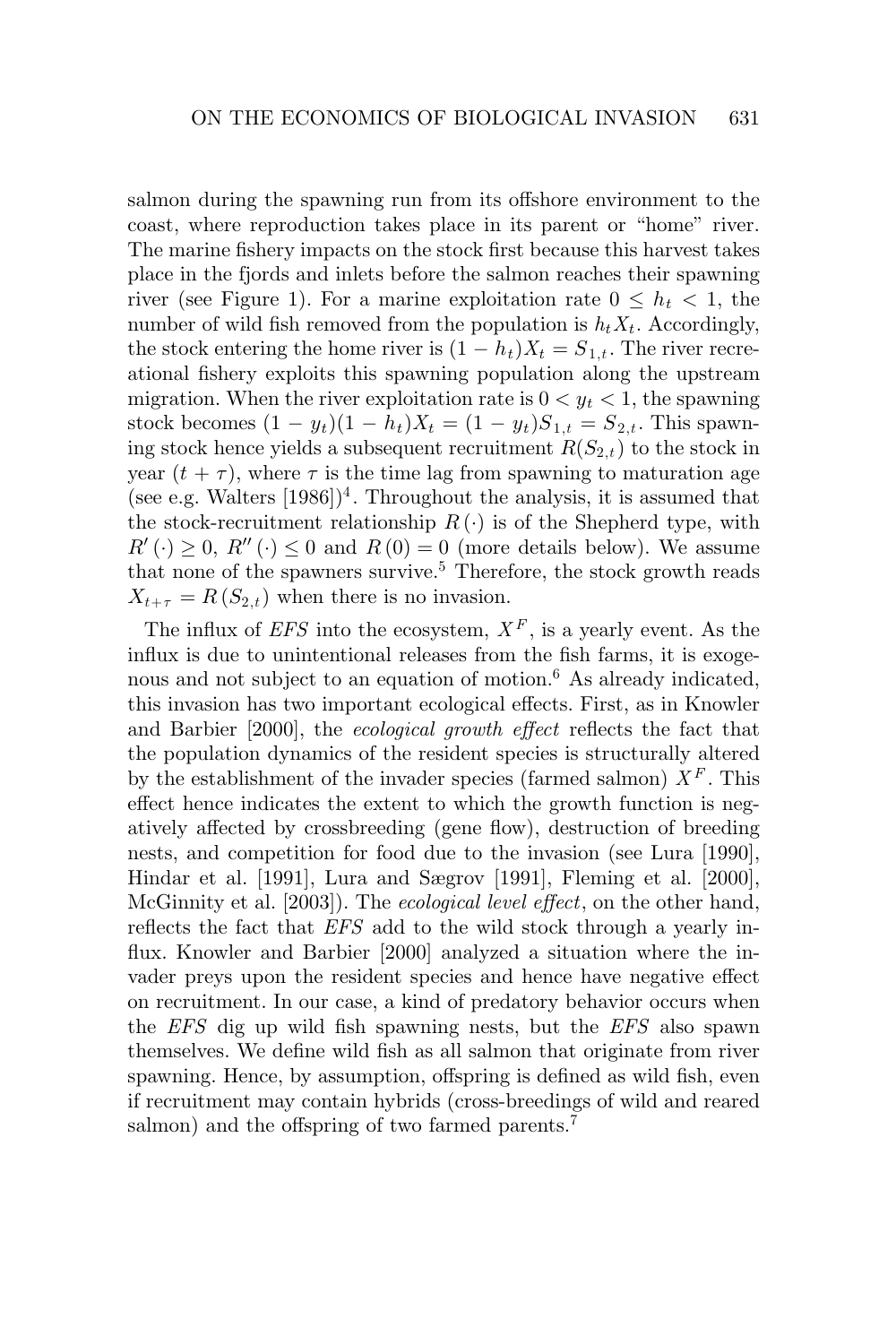

FIGURE 1. Harvest and reproduction. Wild salmon,  $X_t$ , escaped farmed salmon,  $X^F$ , marine exploitation rate, h, river exploitation rate,  $y_t$  share of escaped farmed fish available for marine and river harvest,  $a$  and  $b$ , respectively, growth function,  $R(.)$ , time lag from recruitment to maturation age,  $\tau$ .

The spawning fraction of the wild salmon stock is harvested together with the escaped farmed salmon,  $X^F$  (again, see Figure 1). However, just a proportion of the escaped fish is available to catch because the reared salmon typically starts its spawning migration later than the wild stock (Lura and Sægrov [1993], NOU [1999]). Only  $aX^F$  is therefore available in the marine fishery, where  $0 \le a \le 1$ . Accordingly, with the marine fishery harvesting fraction  $h_t$ , the escapement of reared fish from the marine harvest is  $(1 - h_t)aX^F$ . Therefore, the number of fish not available in the marine fishery is  $(1 - a)X^F$ , and the stock left over from the marine fishery is  $(1 - ah_t)X^F = S^F_{1,t}$ . Moreover, as most of the EFS enter the river after the fishing in the river is closed, only the fraction  $0 \leq b \leq 1$  is available for the river sport fishery (Fiske et al. [2000]). The stock available for recreational fishing is therefore  $b(1$  $ah_t$ ) $X^F = bS_{1,t}^F$ . Hence, with the exploitation fraction  $y_t$ , the amount  $y_t$  bS<sup>F</sup><sub>t</sub> is harvested in the river and  $(1 - y_t)$  bS<sup>F</sup><sub>t</sub> survives to be part of the spawning stock. In addition, the spawning stock includes the part of the stock that enters the river after the fishing season closes,  $(1$  $b) S_t^F$ . The part of the stock that enters the spawning stock in the river in a given year t is therefore  $(1 - by_t)S_{1,t}^F = S_{2,t}^F$ . Consequently, the stock-recruitment function with EFS writes: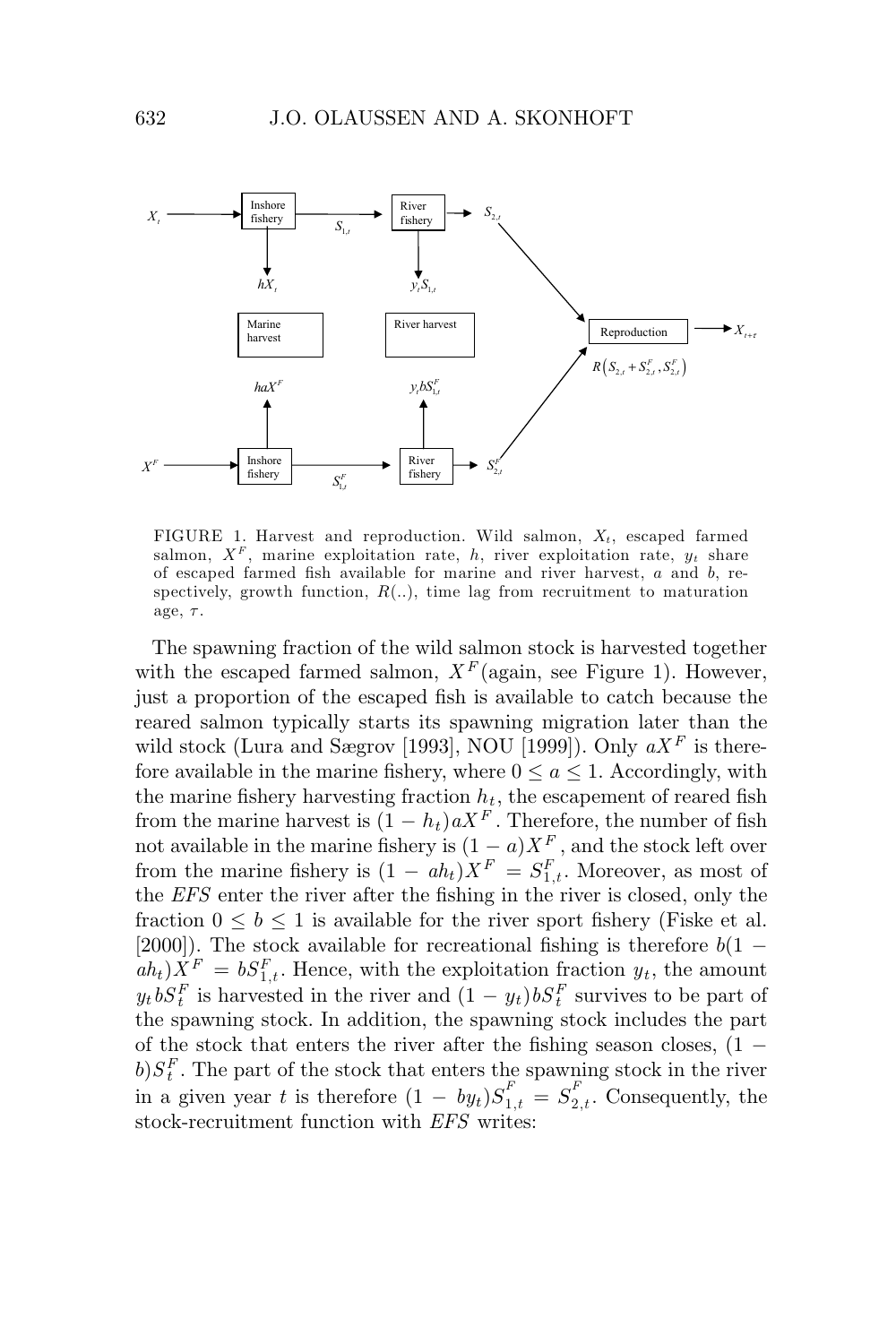(1) 
$$
X_{t+\tau} = R(S_{2,t} + S_{2,t}^F, S_{2,t}^F).
$$

The first argument in the brackets represents the above-mentioned EFS ecological level effect, contributing to recruitment in the same manner as the wild stock and is hence positive  $\frac{\partial R}{\partial (S_{2,t} + S_{2,t}^F)} = R'_1 \geq 0$ . The ecological growth effect in the recruitment function is indicated by the second term and is negative,  $R'_2 < 0$ . Notice that this differs from Knowler and Barbier [2000], who considered a constant structural shift, whereas we consider a marginal effect from the EFS.

**3. The ecological equilibrium.** In the remainder of the paper, we focus on an equilibrium model, rather than the dynamic forces, because our main goal is to establish the driving forces that follow an invasion. The time subscript is henceforth omitted<sup>8</sup>. Although we do not claim that the dynamic forces are negligible, the gain in analytical tractability from neglecting the dynamic forces hopefully offsets the  $\cos$  of details in regard to the short-term dynamics<sup>9</sup>.

Following the approach by Anderson (1983, 1993**),** McConnel and Sutinen [1979], and Lee [1996], the recreational fishing effort is measured in terms of the number of daily fishing permits sold<sup>10</sup>. In real life, fishing permits may be for 1 day, 1 week, or a whole season, but as in Skonhoft and Logstein [2003], we collapse these possibilities into 1-day permits because this is the most common type. The fishing effort is thus expressed in terms of the number of day permits, D. We assume the catch in the river to follow the instantaneous Schaefer-type harvest function. Hence, the river yield is written as

$$
(2) \t Y = qD(S_1 + bS_1^F),
$$

where Y is the total catch and  $q$  is the catchability coefficient while the content in the bracket is the total biomass available in the recreational fishery (see above). Moreover, we have that the total catch in the river per definition writes

(3) 
$$
Y = y (S_1 + bS_1^F).
$$

Therefore, from equations (2) and (3) it follows that the river exploitation rate is  $y = qD$ . For a given marine harvest rate h, the equilibrium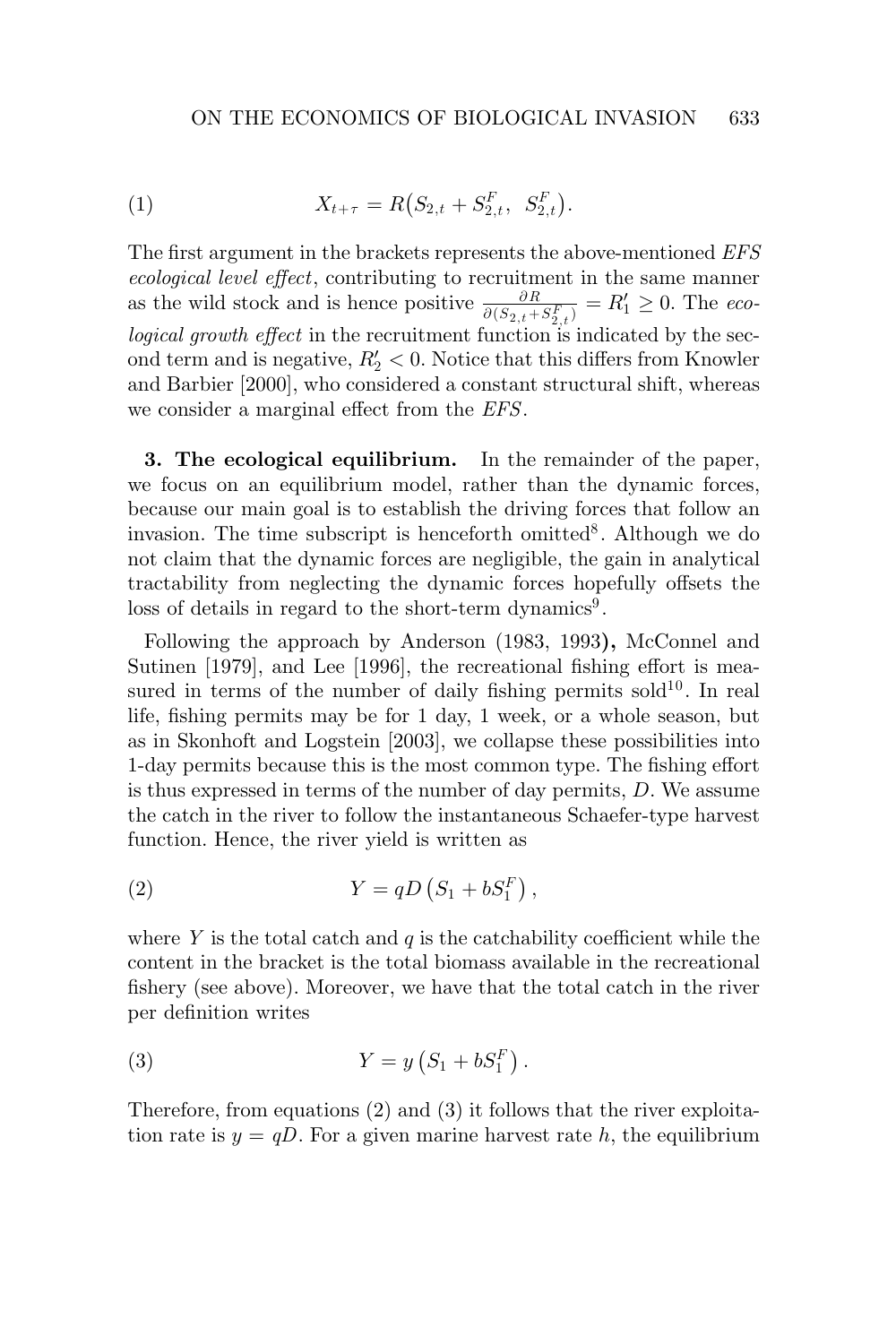version of equation (1) may then be written as

(4) 
$$
X = R(S_2 + S_2^F, S_2^F)
$$
  
=  $R((1 - qD)S_1 + (1 - bqD)S_1^F, (1 - bqD)S_1^F)$   
=  $R((1 - qD)(1 - h)X$   
+  $(1 - bqD)(1 - ah)X^F, (1 - bqD)(1 - ah)X^F).$ 

For  $X^F \geq 0$ , we find  $\frac{dD}{dX} = \frac{1 - R'_1(1 - qD)(1 - h)}{R'_1 q \left[ (1 - h)X + b(1 - a h)X^F \right] - R'_2}$  $\frac{1 - h_1(1-qD)(1-h)}{-R'_1 q \left[ (1-h)X + b(1-ah)X^F \right] - R'_2 b q (1-ah)X^F}$ . In the following, we will compare the  $X^F = 0$  with the  $X^F > 0$  case. When first considering the case with no influx of EFS, it is seen that  $\frac{dD}{dX} < 0$ when  $R'_1(1 - qD)(1 - h) < 1$ . As this is assumed to hold (see numerical section), we hence find that the biological equilibrium condition is downward sloping in the  $X - D$  plane. See Figure 2. Therefore, in line with intuition, more effort means a smaller equilibrium wild salmon stock. With  $X^F > 0$ , we have to take into account the additional negative *ecological growth effect* working through the denominator term  $R'_2$  $bq(1 - ah)X<sup>F</sup>$ . If strong, we may find that the denominator is positive and the biological equilibrium condition is hence positively sloped. More effort then reduces the invasive stock through the negative growth effect of the invasion and eventually leads to an overall positive stock effect. However, as demonstrated in the numerical section, this effect is likely to be dominated by the term related to the ecological level effect  $(-R'_1q[(1-h)X + b(1-ah)X^F])$ . This yields a negative denominator but less negative than without EFS. As a consequence, the ecological equilibrium condition will typically be more negatively sloped than when  $X^F = 0$  (Figure 2).

The effect of EFS may also be studied by looking at how the equilibrium schedule shifts for a given stock or effort level. For a given effort level, we find  $\frac{\partial X}{\partial X^F} = [R'_1 + R'_2] (1 - bqD)(1 - ah)$ . Not surprisingly, the sign is ambiguous as the positive  $R'_1$  is counterbalanced by the negative  $R'_2$ . The ecological equilibrium condition may then shift either inward or outward due to an invasion. The intuition is clear cut as the ecological level effect means that more salmon are compatible with a given effort level, simply because more salmon enter the river. The *ecological growth effect*, on the other hand, has the opposite effect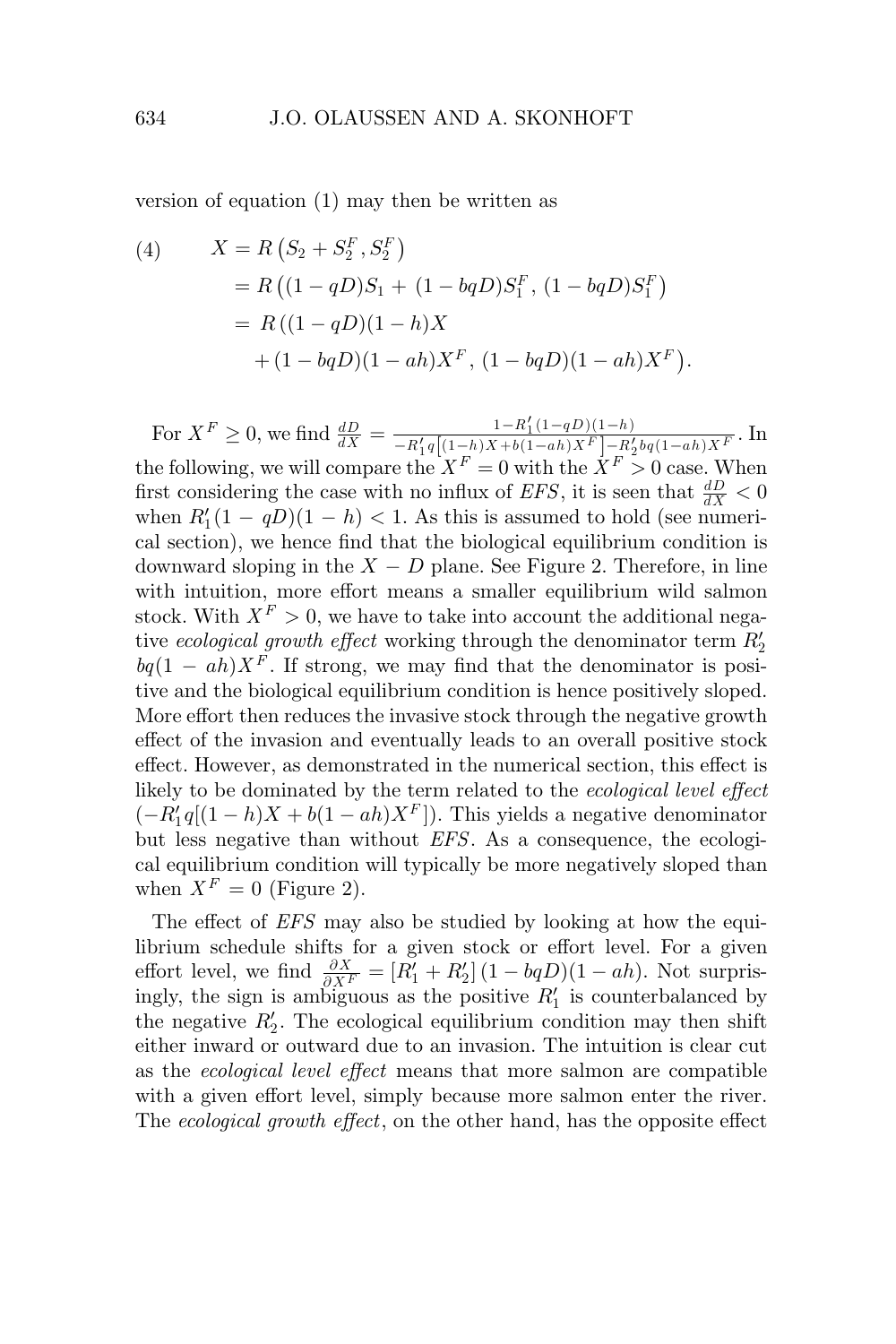

FIGURE 2. Bioeconomic equilibrium. Preinvasion (initial) state,  $X^F = 0$ : The curves depict the ecological equilibrium and economic equilibrium equations. Bioeconomic equilibrium is given by  $X^*(X^F = 0)$  and  $D^*(X^F = 0)$ . Postinvasion state  $X^F > 0$ : The curves describe the ecological and economic equilibrium conditions with  $X^F > 0$ . Bioeconomic equilibrium is given by  $X^*(X^F > 0)$  and  $D^*(X^F > 0)$ .

as the salmon stock, ceteris paribus, becomes less productive. Figure 2 yields the situation where the ecological level effect dominates for a small stock size  $X$ , and *vice versa*. However, it follows from the ambiguous effects discussed above that a situation where the ecological equilibrium schedule shifts either inward or outward for all effort levels cannot be ruled out. The implications of these potential outcomes could simply be analyzed by ignoring either the *growth* or the *level* effect. In either case, the bioeconomic outcome of an invasion with respect to stock size and effort may still be ambiguous as will become clear from the discussion below. See also the numerical section.

**4. The economic and bioeconomic equilibria.** We now turn to the economic part of the model. Starting with demand, this is a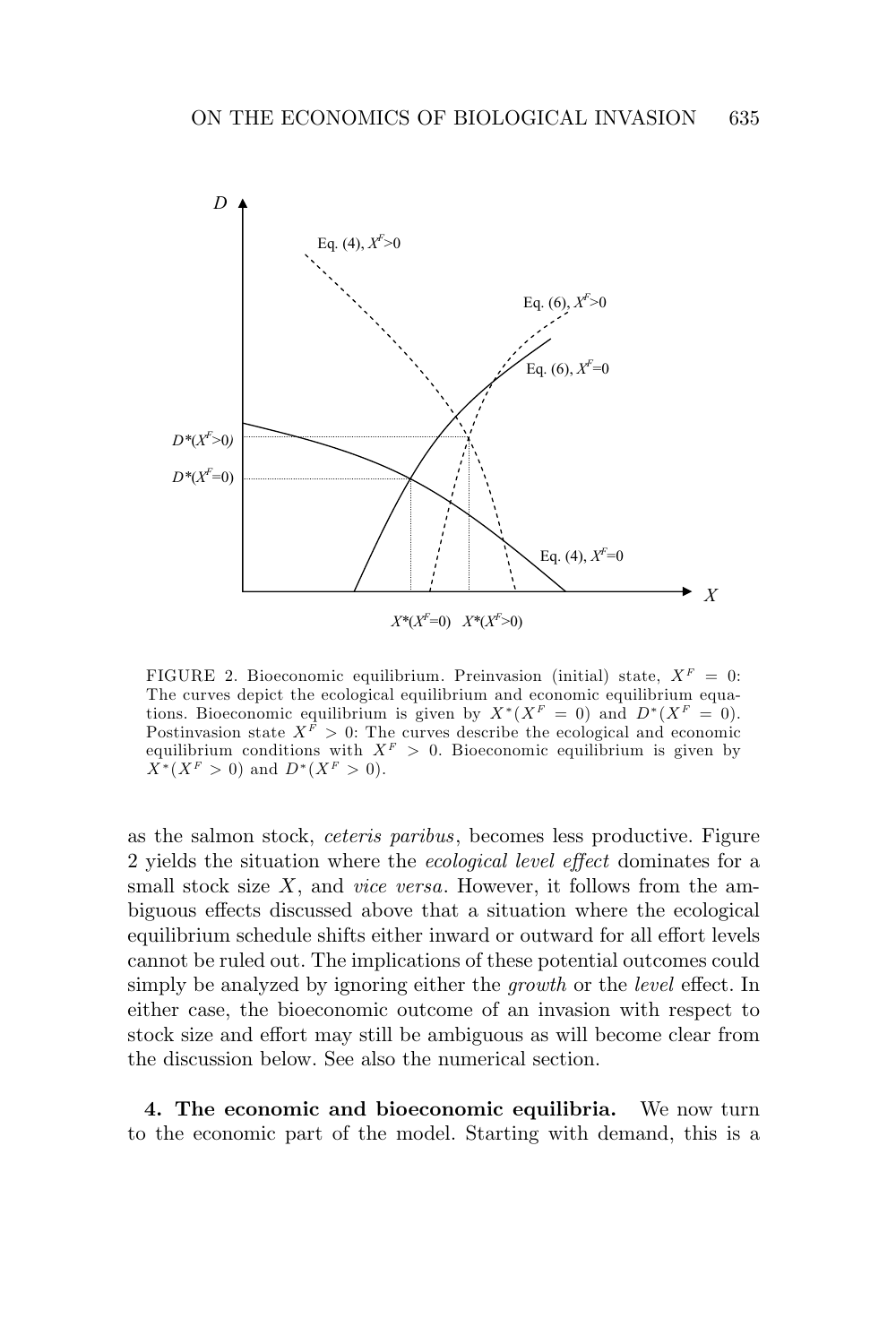question about what recreational anglers look for in the fishing experience. The price of the fishing license and the number of fishing days are expected to be important. In addition, as Anderson [1983], among others, emphasized, the average size of the fish caught, the total amount of fishing effort by all individuals, the anglers' income, the market price of fish, companions, and the nature of the surroundings may also play a role. However, empirical evidence shows that two of the most important factors affecting the demand in the Norwegian Atlantic salmon fishery are the price of permits and the fish abundance (Fiske and Aas  $[2001]$ <sup>11</sup>. In what follows, only these two demand factors are taken into account but with the two above mentioned EFS economic effects added. The inverse market demand function in the actual river is hence a function of the number of fishing permits, in addition to the size of the wild and the EFS stock, and is written:

(5) 
$$
P = P\left(D, S_1 + bS_1^F, \frac{bS_1^F}{S_1 + bS_1^F}\right)
$$
  
=  $P\left(D, (1-h)X + b(1 - ah)X^F, \frac{b(1 - ah)X^F}{(1 - h)X + b(1 - ah)X^F}\right).$ 

The inverse demand schedule is downward sloping in the number of fishing days as the willingness to pay for the fishing experience decreases,  $\frac{\partial P}{\partial D} = P'_1 < 0$ . On the other hand, the willingness to pay for fishing permits increases, even if the fish is an  $EFS$ , due to the eco*nomic quantity effect*,  $P'_2 > 0$ . Finally, the demand shifts down due to the negative economic quality effect expressed by the share of EFS in the stock as the fishermen prefer genetically "clean" wild fish,  $P_3^\prime < 0.12$ Therefore, the economic quantity effect means, ceteris paribus, that the angler always regards catching one more fish as positive, whereas the negative economic quality effect captures fishermen's concerns about the share of EFS in the stock. For a given EFS level, this negative effect is suspected to diminish in magnitude as the wild stock increases because the share of EFS in the total stock decreases; that is,  $\frac{\partial P'_3}{\partial X} > 0$ .

On the supply side we assume myopic, monopolistic management of the river. The traditional view is that even a very small spawning stock is able to fully replenish the river, so there is little reason for the river manager to consider the next generation stock. Because of the long time lag in recruitment (see above), the river manager knows that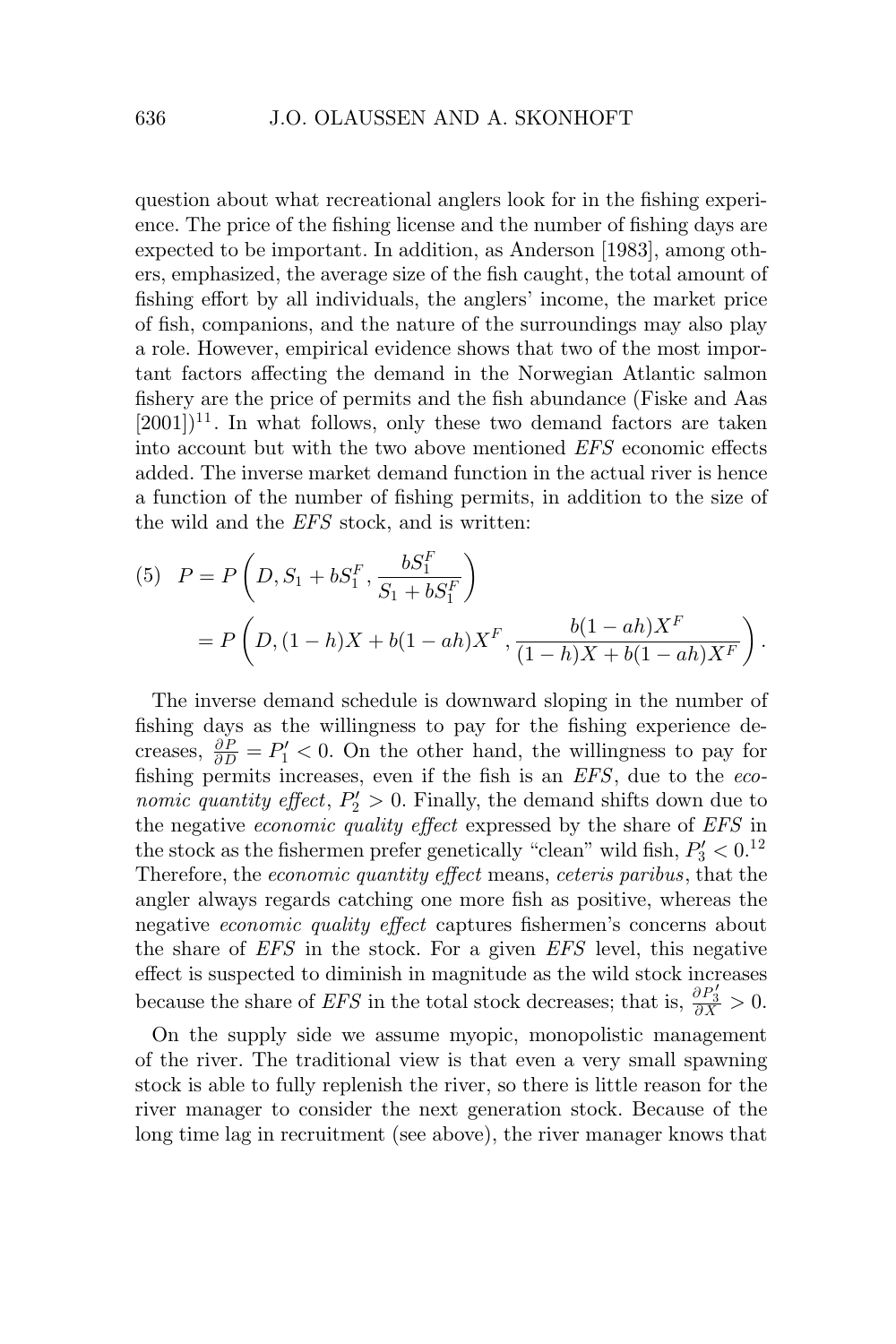recruitment does not return for many years, and this may also lead the manager to operate as a *de facto* myopic resource manager. Another possible explanation for such short-sighted behavior is that the river manager cannot control the marine fishery. The harvest in the fjords thus induces an extra source of uncertainty about future stock. Furthermore, the argument for myopic resource management seems to be even stronger in the case of EFS, as EFS adds to the complexity observed by the river manager with respect to the salmon stock. The monopolistic assumption means that the manager, who offers fishing permits to the recreational anglers, is able to take advantage of the downward slope of the demand curve. When  $C(D)$  is the cost function in order to provide fishing permits, covering costs such as advertising, administration, and supervision, as well as the construction and maintenance of parking lots, tracks, fishing huts, and so forth, the river fishery profit is accordingly written as

$$
\pi = P(D, (1-h)X + b(1-ah)X^{F},
$$

$$
\frac{b(1-ah)X^{F}}{(1-h)X + b(1-ah)X^{F}})D - C(D).
$$

The first-order condition for maximization of the monopolistic myopic resource manager treating the stock as exogenous is then

(6) 
$$
P'_1 D + P - C' = 0.
$$

Equation (6) gives the number of fishing permits as a function of the fish stock and yields the economic equilibrium condition. Analogous to presentation of the ecological equilibrium above, we will compare the  $X^F = 0$  with the  $X^F > 0$  case. For  $X^F > 0$ , and neglecting any demand cross effects (see also numerical section), differentiation yields

$$
\frac{dD}{dX} = \frac{-P_2'(1-h) + P_3'\frac{b(1-ah)X^F(1-h)}{((1-h)X+b(1-ah)X^F)^2}}{(2P_1'+P_1''D-C'')}.
$$

The denominator is negative due to the second-order condition for the maximum. When first considering the case with no influx of EFS so that  $P'_3 = 0$ , we find the economic equilibrium condition to be positively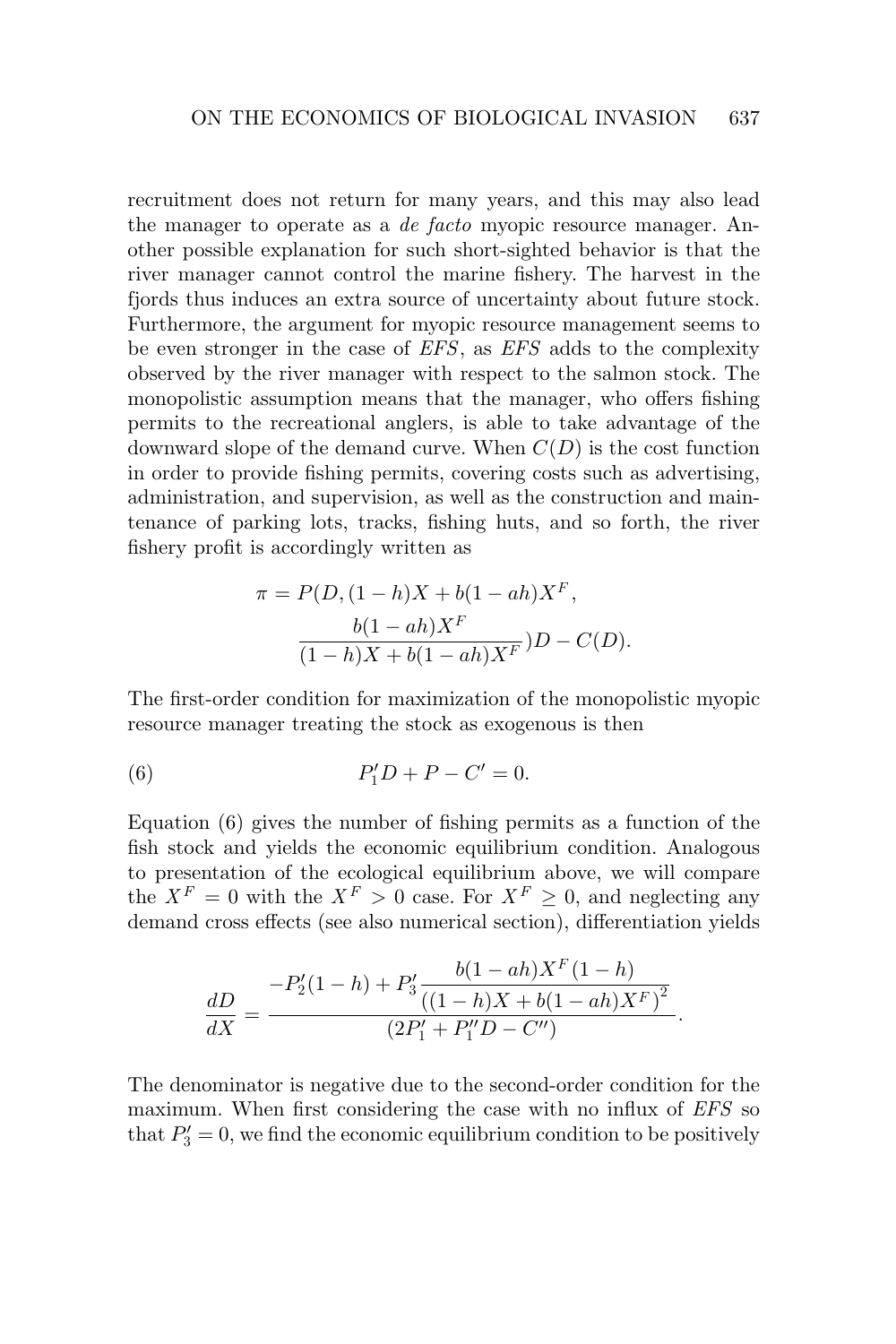sloped in the  $X-D$  plane (see Figure 2). In line with intuition, more fish are then compatible with more fishing permits because demand increases. The permit sale is positive only if the willingness to pay for fishing permits exceeds the cost of providing them. Hence, there must be a certain minimum size of the stock to secure a positive supply of permits. With  $X^F > 0$ , the economic equilibrium condition is likely to be more positively sloped because  $P'_3 < 0$ . Figure 2 depicts this situation. Hence, a higher wild stock increases the demand for fishing permits more in the presence of EFS than without because the negative economic quality effect is reduced by a smaller share of invasive in the wild stock.

Although the influx of reared salmon makes the equilibrium schedule possibly steeper in the  $X - D$  plane, it must also be examined in what direction this schedule shifts. For a given wild salmon stock level, we find

$$
\frac{\partial D}{\partial X^F} = -\frac{P_2'b(1-ah) + P_3'\frac{b(1-ah)(1-h)X}{((1-h)X+b(1-ah)X^F)^2}}{[2P_1' + P_1''D - C'']}.
$$

Ceteris paribus, the economic quantity effect shifts the economic equilibrium condition upward because  $P'_2 > 0$ . This follows directly from the demand function because the fishing effort compatible with a given stock size increases because the yearly influx creates more demand through this effect. In addition, it indicates that the minimum stock level compatible with a positive demand decreases. On the other hand, the economic quality effect shifts the equilibrium condition downward because  $P'_3 < 0$ . Again, the explanation follows readily from the demand function as more EFS reduce demand through this mechanism. Which effect that dominates is an empirical question and is likely to vary from case to case, and, perhaps more important, it will depend on the initial invasion level. However, due to the demand function where the economic quality effect is reduced with a higher wild stock, we may suspect that this effect is more likely to dominate if the wild stock is low than high. This is also the major difference from the McConnell and Strand [1989] paper. The negative externality imposed by pollution in the McConnell and Strand paper was independent on the fish stock, but in our case, the negative externality is dependent on the wild fish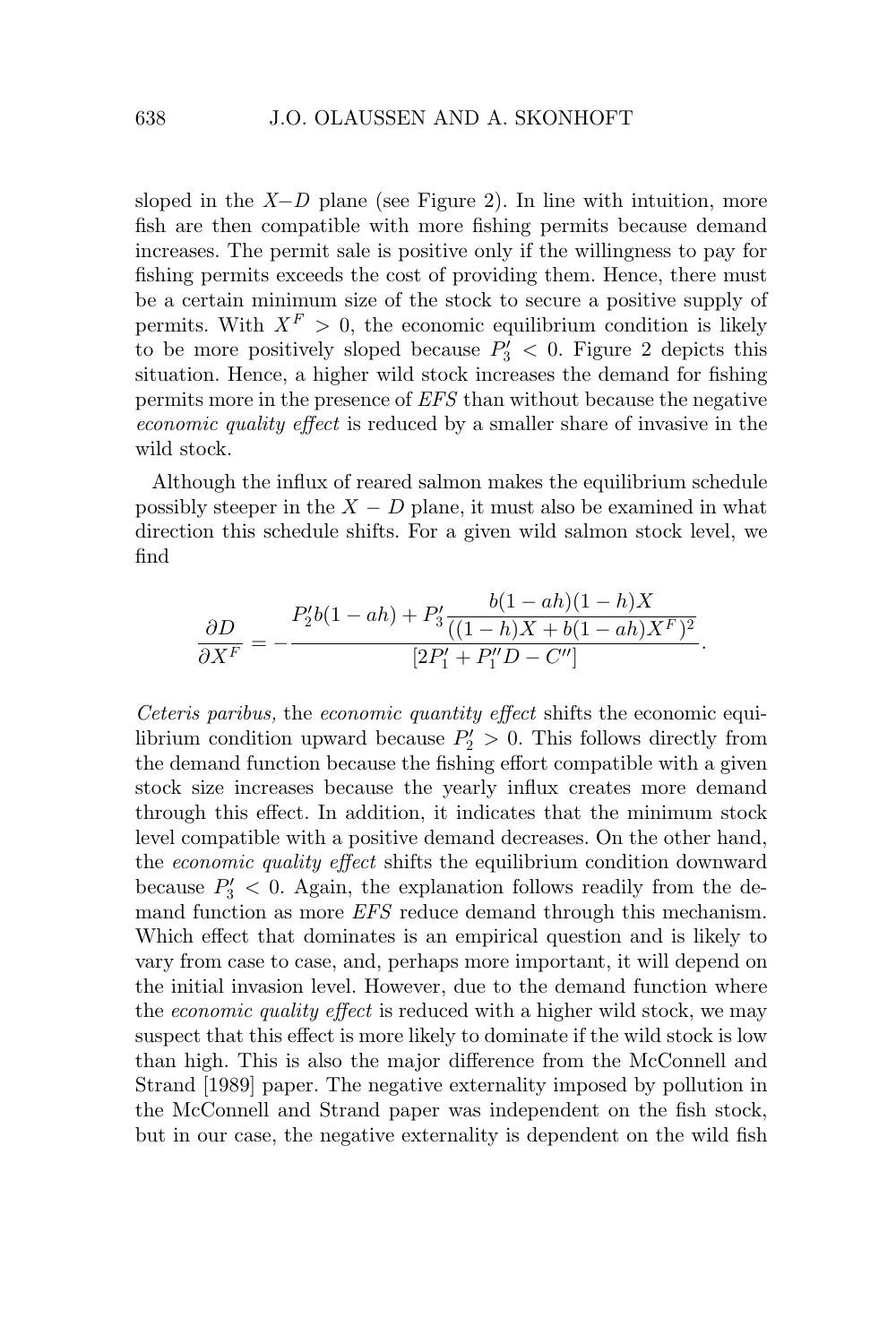stock. Hence, a large invasion has little impact if the proportion of wild fish remains high. This new feature also means that both ecological and economic forces may pull in the direction of maintaining a high wild stock. In our case, a strong ecological level effect and a strong economic quality effect work in the direction of reducing negative stock effects of an invasion. Moreover, if the *economic quality effect* is weak or nonexistent, the economic equilibrium condition (6) shifts unambiguously upward in the  $X-D$  plane due to the positive *economic quantity ef*fect. In economic equilibrium, a given wild stock is then accompanied by a higher harvesting effort.

The intersection between the ecological equilibrium schedule (4) and the economic equilibrium curve (6) yields the bioeconomic equilibrium. Not surprisingly, comparing the pre- and postinvasion situations, we find that in general the effects on the wild stock  $X$  and fishing effort D are both ambiguous. Figure 2 depicts the situation where both the fishing effort and wild salmon abundance increase. Hence, in this case, the ecological level effect and the economic quality effect dominate such that the new bioeconomic equilibrium is located where the ecological equilibrium schedule is shifted upward and the economic equilibrium schedule is shifted downward. Although both these effects pull in the direction of a higher wild stock, the effort effect is generally ambiguous in this situation. Hence, if the EFS economic quality effect is even stronger, we may have a situation where the equilibrium effort level decreases.

## **5. Numerical illustration.**

**5.1 Data and specific functional forms.** The biological data used in the numerical illustration are in accordance with a typical large Atlantic salmon river in Norway, as represented by the river Orkla, located about 40 kilometer west of the city Trondheim. The Orkla River is one of the "cleanest" large salmon rivers in Norway with respect to biological invasion as the fractions of EFS in the catch as well as in the spawning population are relatively small. According to Fiske et al. [2000], these fractions have been around  $1\%$  and  $18\%$ , respectively (see Appendix A for a calibration of the biological model). Hvidsten et al. [2004] provide the only data available worldwide that estimate the recruitment function in a large Atlantic salmon river. They suggest the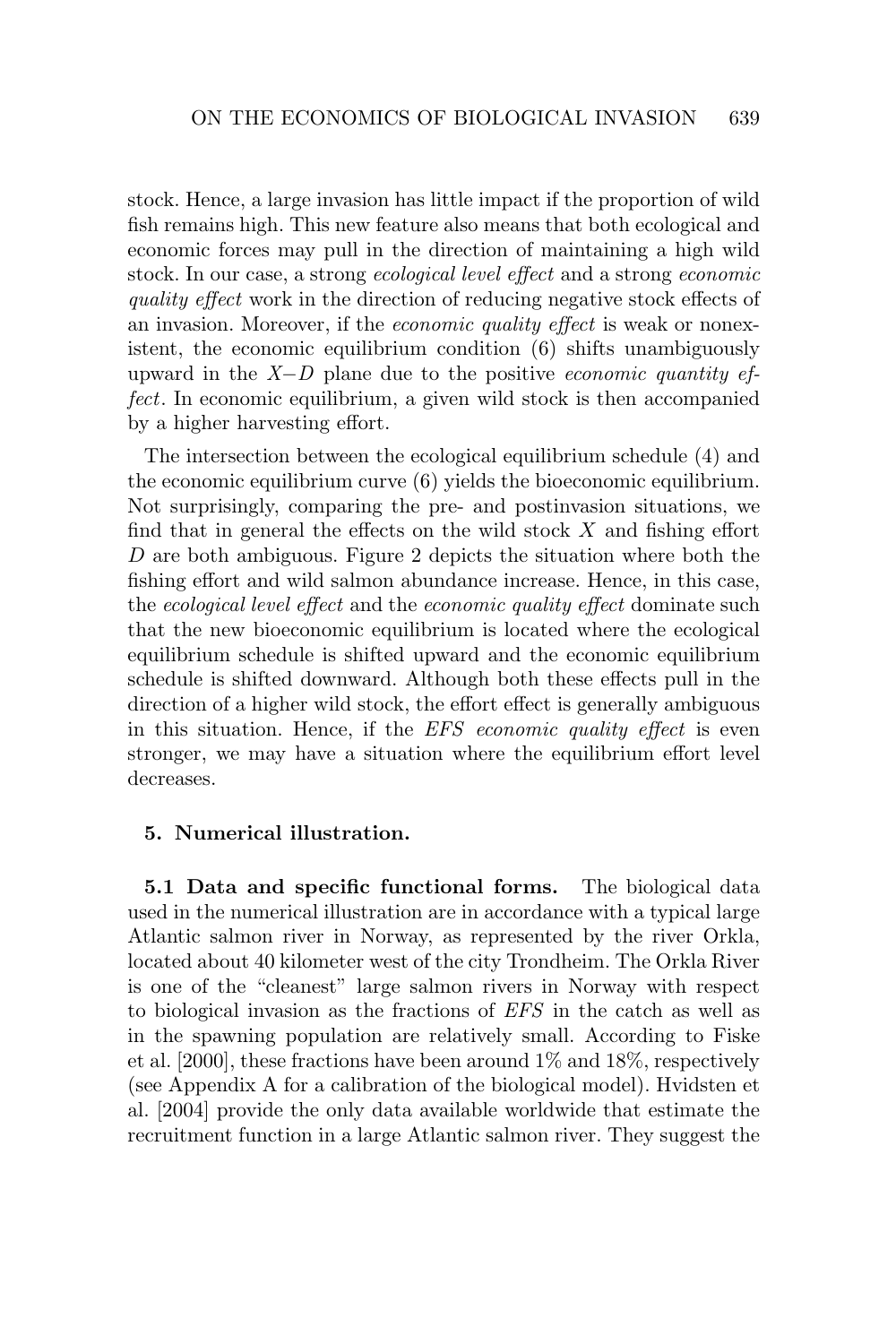recruitment function  $R(.)$  to be close to the Beverton Holt type, but that neither the Cushing nor the Ricker type recruitment can be ruled out. In what follows, we specify it as the Shepherd [1982] function, which embeds all these types of recruitment<sup>13</sup>:

(7) 
$$
R(S_2 + S_2^F, S_2^F) = \left[ \frac{r(1 - \varepsilon (S_2^F)^\eta) (S_2 + S_2^F)}{1 + \left(\frac{(S_2 + S_2^F)}{K}\right)^\gamma} \right],
$$

where  $S_2 = (1 - qD)(1 - h)X$  and  $S_2^F = (1 - bqD)(1 - ah)X^F$ (section 3 above).

The  $r$  is the maximum number of surviving recruits per spawning salmon,  $K$  is the stock level where density dependent mortality factors start to dominate stock independent factors<sup>14</sup> and  $\gamma$  is the socalled compensation parameter measuring the degree to which densityindependent effects compensate for changes in stock size. In addition, the parameter  $\varepsilon$  measures the negative *EFS* ecological impact. In the recruitment function (7), we hence find the *ecological level effect* governed by the term  $(S_2 + S_2^F)$  included both in the denominator and numerator, whereas the ecological growth effect is governed by the single term  $\varepsilon(S_2^F)$ <sup>*n*</sup>, where  $\eta > 0$ , in the numerator. Note that the marginal negative ecological growth effect is constant when  $\eta = 1$ , decreasing for  $\eta$  < 1, and increasing when  $\eta$  > 1. The baseline biological, as well as economic, parameter values are found in Appendix A. In the numerical simulations, we assume  $\eta = 1$ .  $\varepsilon$  must accordingly be calibrated such that  $\varepsilon(S^F) < 1$  holds.<sup>15</sup>

The inverse demand function is specified as

(8) 
$$
P\left(D, S_1 + bS_1^F, \frac{bS_1^F}{S_1 + bS_1^F}\right)
$$

$$
= \alpha \left(S_1 + bS_1^F\right) - \beta D - w \left(\frac{\left(S_1^F\right)^{\theta}}{S_1 + S_1^F}\right),
$$

where  $S_1 = (1 - h)X$  and  $S_1^F = (1 - ah)X^F$  (section 4). The choke price  $\alpha$  gives the maximum willingness to pay when the qualitytranslated catch is one fish per day, whereas  $\beta$  reflects the price response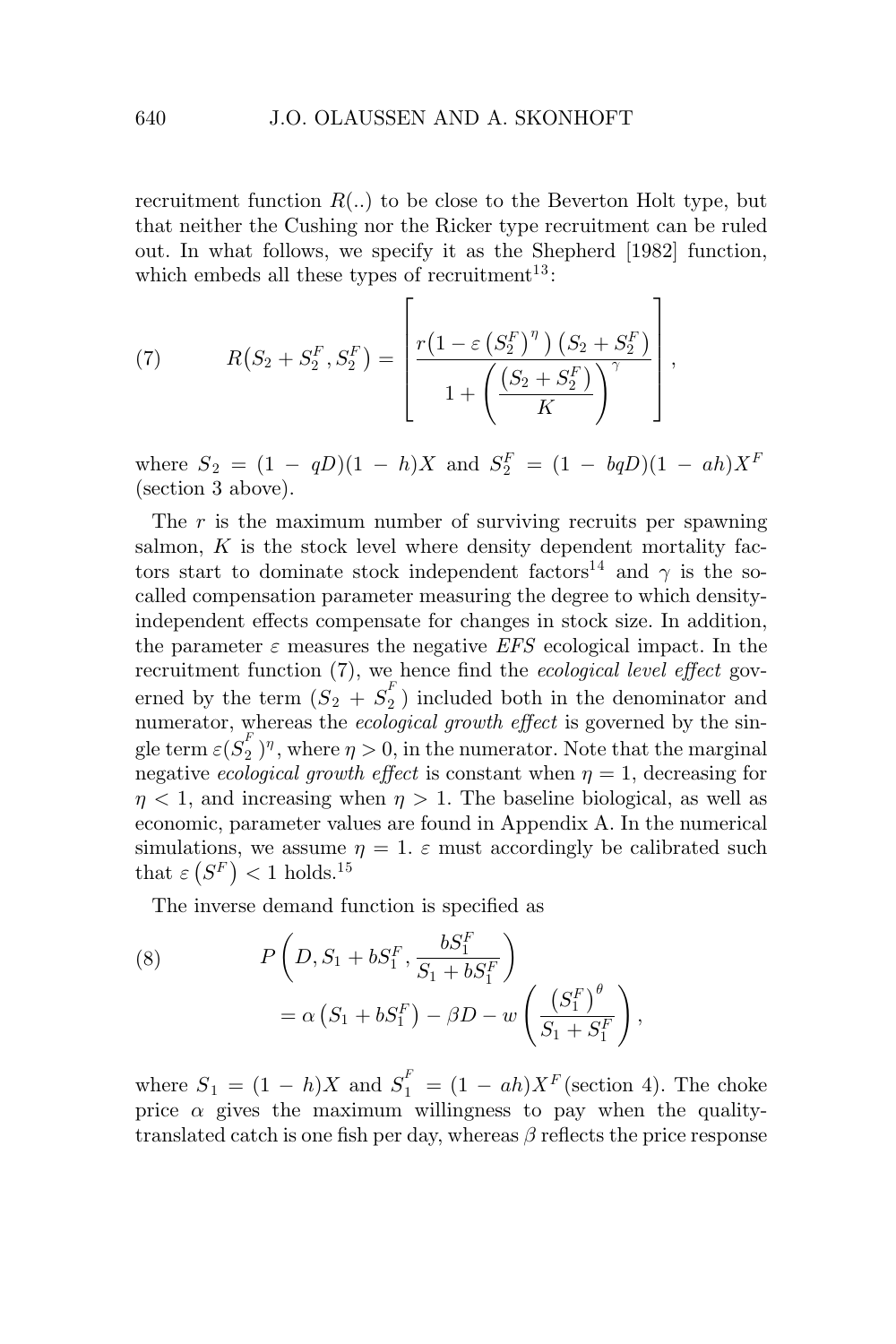in a standard manner. The ambiguous demand effects following EFS are easily recognized in equation (8). The demand increases through the *economic quantity effect* channeled by the term  $\alpha bS_1^F$ . On the other hand, the demand shrinks as the proportion of farmed fish in the total stock increases through the economic quality effect in the last term of (8). The parameters  $w \geq 0$  and  $\theta > 0$  measure this effect. The cost function is finally specified as  $C(D) = c_0 + cD$ , where  $c_0$  and c are the fixed and the marginal costs of providing fishing permits, respectively.

With these specifications, the number of fishing permits from the first-order condition (6) follows as

(9) 
$$
D = \frac{\left[\alpha \left(S_1 + bS_1^F\right) - c - w \frac{\left(bS_1^F\right)^{\theta}}{S_1 + bS_1^F}\right]}{2\beta}.
$$

The preinvasion demand is found simply by setting  $X^F = 0$  and thus  $S_1^F = 0$ . Note that although the share of *EFS* in the stock influences demand directly, equation (9) reflects the fact that river managers do not see the fishing permit sales as an instrument to influence this share. One possible reason for this is that a very small proportion of the river catch consists of EFS. On the other hand, this would be an argument for the river manager to reduce the catch in order to increase the share of wild salmon in the spawning stock. However, consistent with our assumption that the manager is myopic, the manager ignores the spawning stock, including the composition of wild and farmed spawners. Note that with  $w = 0$  and no *economic quality effect* in demand, the equilibrium condition shifts unambiguously up in the  $X-D$  plane when  $X^F > 0$  while the slope changes as well when  $w > 0$  and  $X^F > 0$ .

#### **5.2 Results.**

5.2.1 Baseline calculations. Table 2 reports the results in the pre- and postinvasion situations with the baseline parameter values. As seen, the EFS only modestly affects the stock because of the two contradictory ecological effects. Consequently, the marginal stock change is largest when the initial *EFS* level is low. For example, this could be a situation where safety investments in the sea farming industry have reduced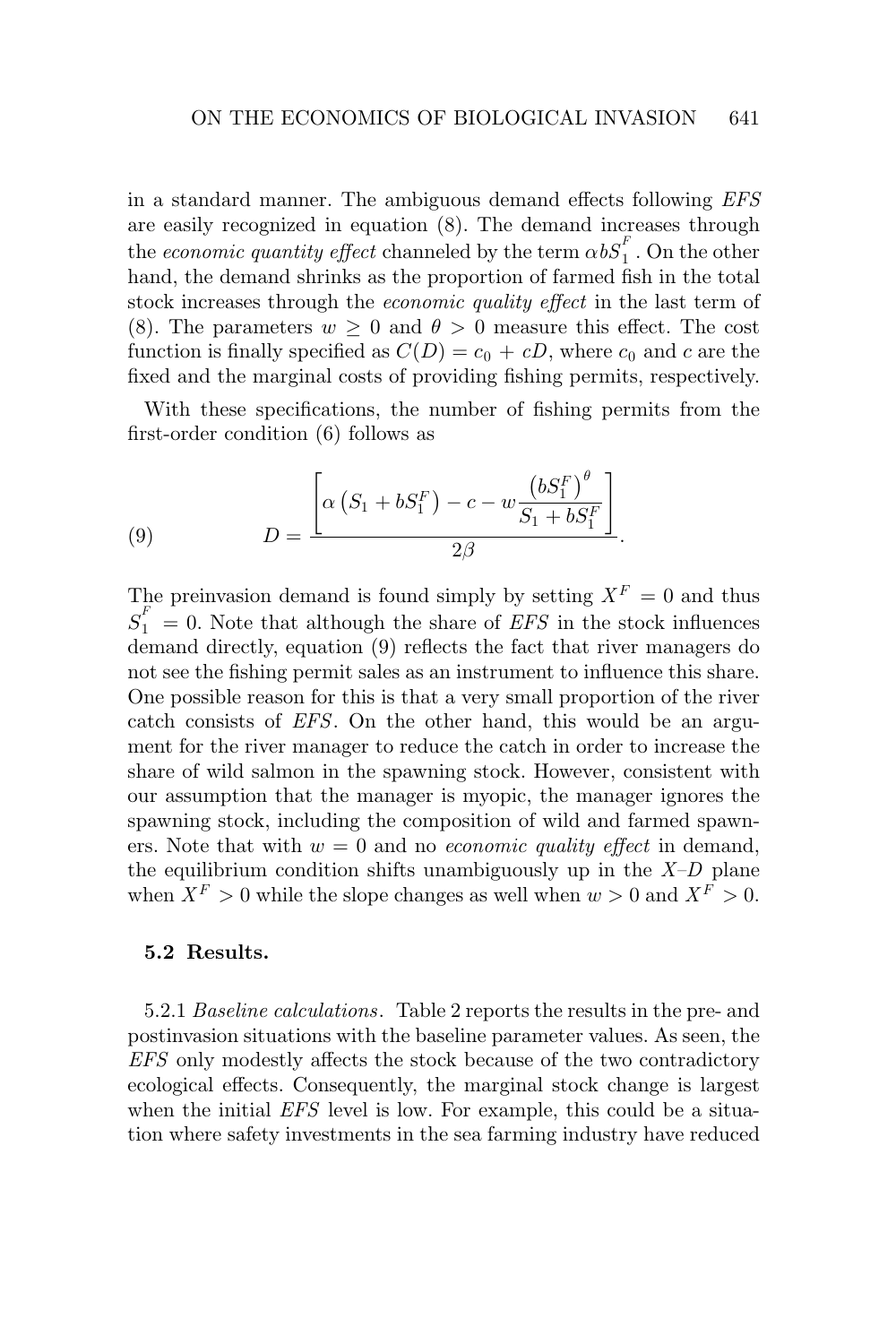|                | Preinvasion |       |                                         | Postinyasion |       |            |
|----------------|-------------|-------|-----------------------------------------|--------------|-------|------------|
|                | $EFS = 0$   |       | $EFS = 2$ $EFS = 4$ $EFS = 6$ $EFS = 8$ |              |       | $EFS = 10$ |
| X              | 12.6        | 13.8  | 14.5                                    | 14.7         | 14.7  | 14.5       |
| $\overline{D}$ | 3.5         | 3.6   | 3.3                                     | 2.8          | 2.2   | 1.5        |
| $\overline{P}$ | 0.5         | 0.5   | 0.4                                     | 0.4          | 0.3   | 0.2        |
| AS             | 727         | 845   | 705                                     | 618          | 395   | 189        |
| $\pi$          | 1,453       | 1,532 | 1,289                                   | 936          | 578   | 273        |
| <b>TRS</b>     | 2,180       | 2,377 | 2,084                                   | 1,554        | 973   | 462        |
| ТS             | 2,520       | 2,793 | 2,562                                   | 2,081        | 1,542 | 1,069      |

TABLE 2. Pre- and postinvasion effects of EFS (in 1,000).

Wild salmon stock  $X$  (in 1,000), number of day permits  $D$  (in 1,000), price of day permits  $P$  (in 1,000 NOK), Recreational angler (consumer) surplus  $AS$  (in 1,000 NOK), river manager profit  $\pi$  (in 1,000 NOK), total river surplus TRS (in 1,000 NOK), and total (marine and river) surplus TS (in 1,000 NOK). Marine harvesting rate  $h = 0.30$ .

the number of accidental releases, or where aquaculture is abandoned in some fjords in order to establish national farming free zones.16 In addition, the fishing effort increases when the number of EFS shifts from the preinvasion case, where  $EFS = 0$ , to the postinvasion case, where  $EFS = 2$  (in 1,000), and it is almost the same as preinvasion when  $EFS = 4$ . However, increasing the number of EFS further decreases the fishing effort because of the increasing economic quality effect, even if the stock increases. Note also that the wild stock is not strictly increasing with an increased level of EFS, meaning that, given the baseline parameter values, the negative ecological growth effect dominates when the proportion of EFS reaches a certain level  $(EFS > 8)$ .

Further, in the postinvasion situation, we find that the profit may rise because of more EFS through the economic quantity effect. Comparing  $EFS = 0$  and  $EFS = 2$ , it is seen that the higher stock causes more fishing days, without affecting the permit price, accompanied by a higher profit. In other words, the yearly EFS influx may hide both the economic and the ecological consequences of the reduced wild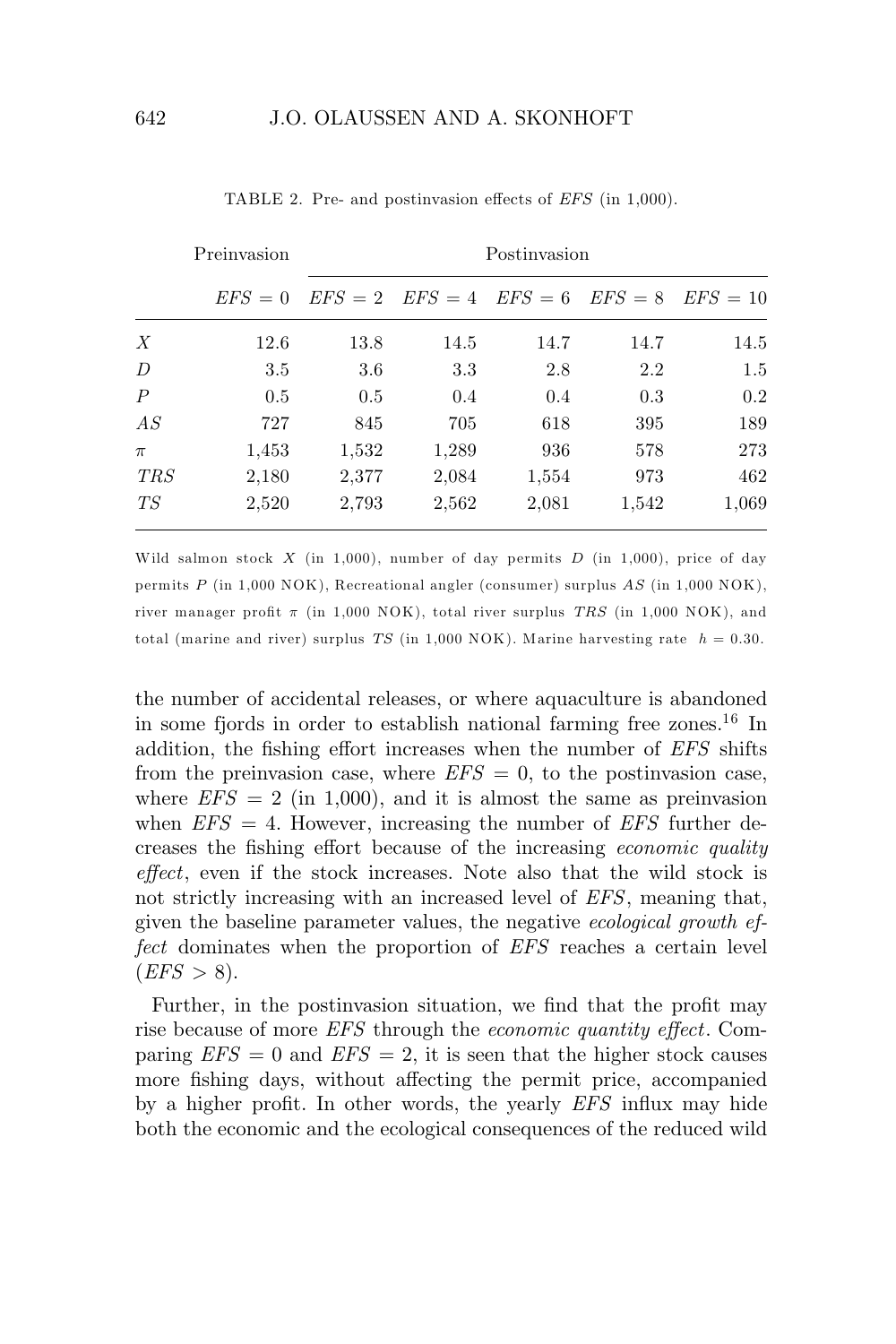salmon production. Such a situation is depicted in Figure 2 where the ecological level effect and the economic quality effect dominate. Both these effects pull in the direction of a higher fish stock but the effect on the fishing permit sale is ambiguous. Figure 2 hence depicts the situation where the number of fishing permits increases as well. This is the situation found when  $EFS$  increases from  $EFS = 0$  to  $EFS = 2$  in Table 2. However, as long as the share of EFS in the stock matters to the anglers, a higher invasion level will increase the importance of the economic quality effect and hence the fishing effort and profit may fall significantly. It is seen that the angler surplus, and thus the total river surplus, follow the same pattern as the profit in Table 2. The reduced price follows directly from the negative economic quality effect on demand. For the baseline invasion level, which is  $EFS = 6$ , the  $EFS$  levels in the marine and river harvest are 25% and 8%, respectively, whereas 48% of the spawning stock consists of EFS. As discussed above, the reason for the various EFS levels in the different fisheries is not due to selective harvesting but simply the availability of EFS in the different fisheries given by the inflow fractions  $a$  and  $b$  (section 2). Hence, the main reason why the EFS level in the spawning stock is so high is that a larger fraction of EFS than wild salmon enters the rivers after the fishing season closes (Fiske et al. [2000]).

5.2.2 No economic quality effect. Now, we turn to a situation where the anglers consider "a fish as a fish" and the *economic quality effect* is disregarded. We hence have  $w = 0$  in the inverse demand function (8) and more EFS translates directly into higher demand. At the same time this means that the economic equilibrium schedule unambiguously shifts up in the  $X-D$  plane in Figure 2. In this case, the salmon stock increases modestly as the number of EFS increases. See Table 3. In addition, both the fishing effort and permit prices increase due to the economic quantity effect. The results reported here hence reflect the situation where the ecological level effect dominates the ecological growth effect and where the *economic quantity effect* is not strong enough to reduce the fish stock. Thus, one problematic aspect of invasion is hidden in the absence of the economic quality effect in the sense that the fishing permit sale is more likely to increase. On the other hand and in line with intuition, the fish stock is always higher in the presence of the economic quality effect (Tables 2 and 3).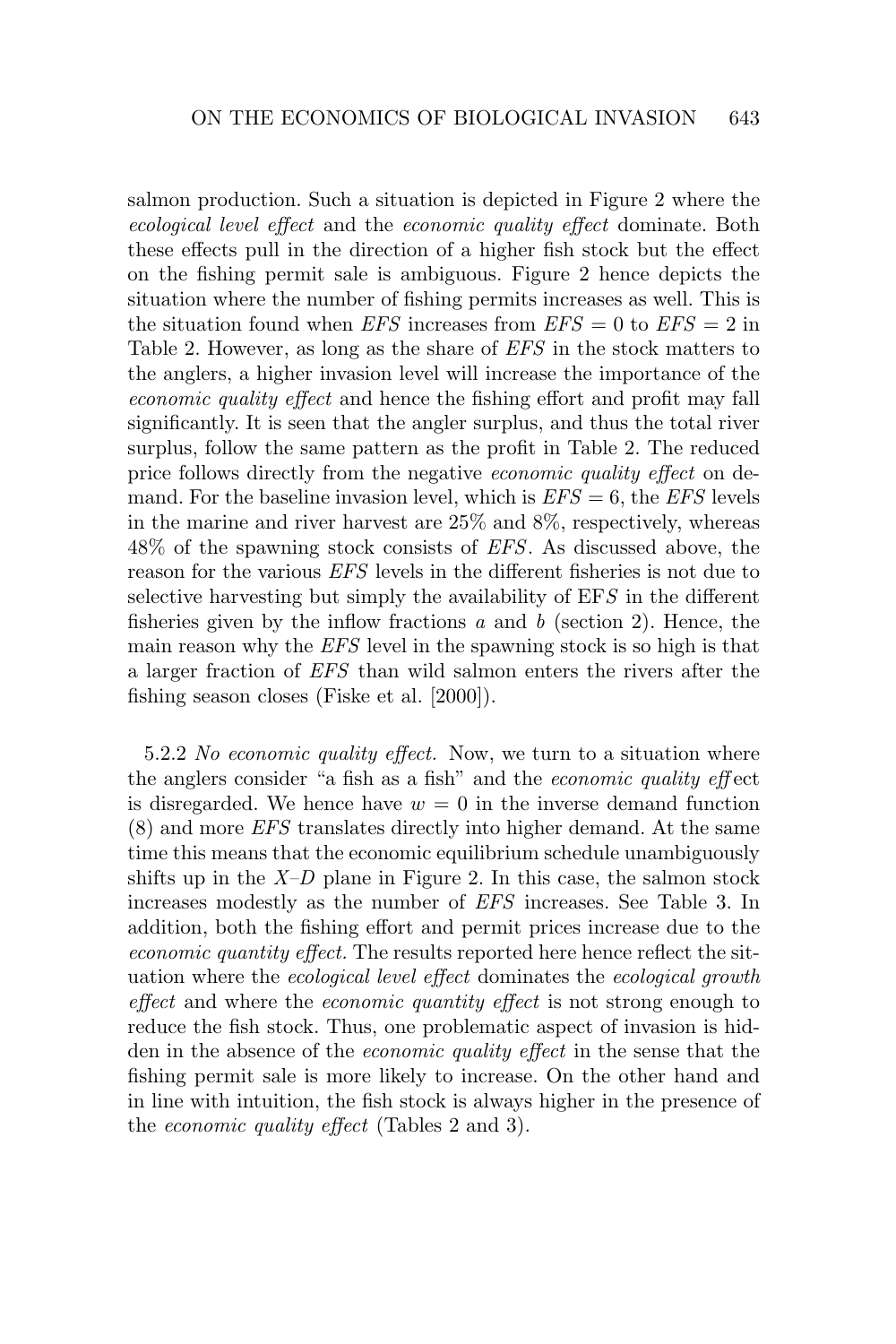|                  | Preinvasion |       |                                         | Postinyasion |       |            |
|------------------|-------------|-------|-----------------------------------------|--------------|-------|------------|
|                  | $EFS = 0$   |       | $EFS = 2$ $EFS = 4$ $EFS = 6$ $EFS = 8$ |              |       | $EFS = 10$ |
| $\boldsymbol{X}$ | 12.6        | 13.3  | 13.7                                    | 13.9         | 13.9  | 13.9       |
| D                | 3.5         | 3.8   | 4.0                                     | 4.2          | 4.4   | 4.5        |
| $\overline{P}$   | 0.5         | 0.5   | 0.5                                     | 0.6          | 0.6   | 0.6        |
| AS               | 727         | 871   | 982                                     | 1,070        | 1,141 | 1,199      |
| $\pi$            | 1,453       | 1,741 | 1,964                                   | 2,141        | 2,282 | 2,397      |
| <i>TRS</i>       | 2,180       | 2,612 | 2,946                                   | 3.211        | 3.423 | 3,596      |
| TS               | 2,520       | 3,014 | 3,402                                   | 3,716        | 3,971 | 4,187      |

TABLE 3. No economic quality effect. Pre- and postinvasion effects of EFS (in 1,000).

Wild salmon stock  $X$  (in 1,000), number of day permits  $D$  (in 1,000), price of day permits  $P$ (in 1,000 NOK), Recreational angler (consumer) surplus AS (in 1,000 NOK), river manager profit  $\pi$ (in 1,000 NOK), total river surplus TRS (in 1,000 NOK), and total (marine and river) surplus TS (in 1,000 NOK). Marine harvesting rate  $h = 0.30$ .

The profit, the angler surplus, and, hence, the total river surplus strictly increase as the number of *EFS* shifts up. With  $EFS = 6, 9\%$ of the river catch and 71% of the spawning stock consist of farmed salmon. This means that the proportion of farmed to wild salmon in the spawning stock increases in the absence of the economic quality effect. However, the manner in which the concern about invasive species reduces this share through the *economic quality effect* is not straightforward. When demand is reduced because of the *economic quality* effect, the share of wild salmon in the spawning stock increases relative to the reared salmon share because the anglers mainly catch wild fish (again, recollect that this is due to the low availability of EFS in the river during the fishing season, not selective harvesting). Therefore, the mechanism is not the result of any deliberate action by the anglers to decrease the share of reared fish in the spawning stock, but rather, it is a fortunate consequence of reduced demand. Again, the underlying mechanism is different from McConnell and Strand [1989] as it channels through the externality reducing effect of the wild stock.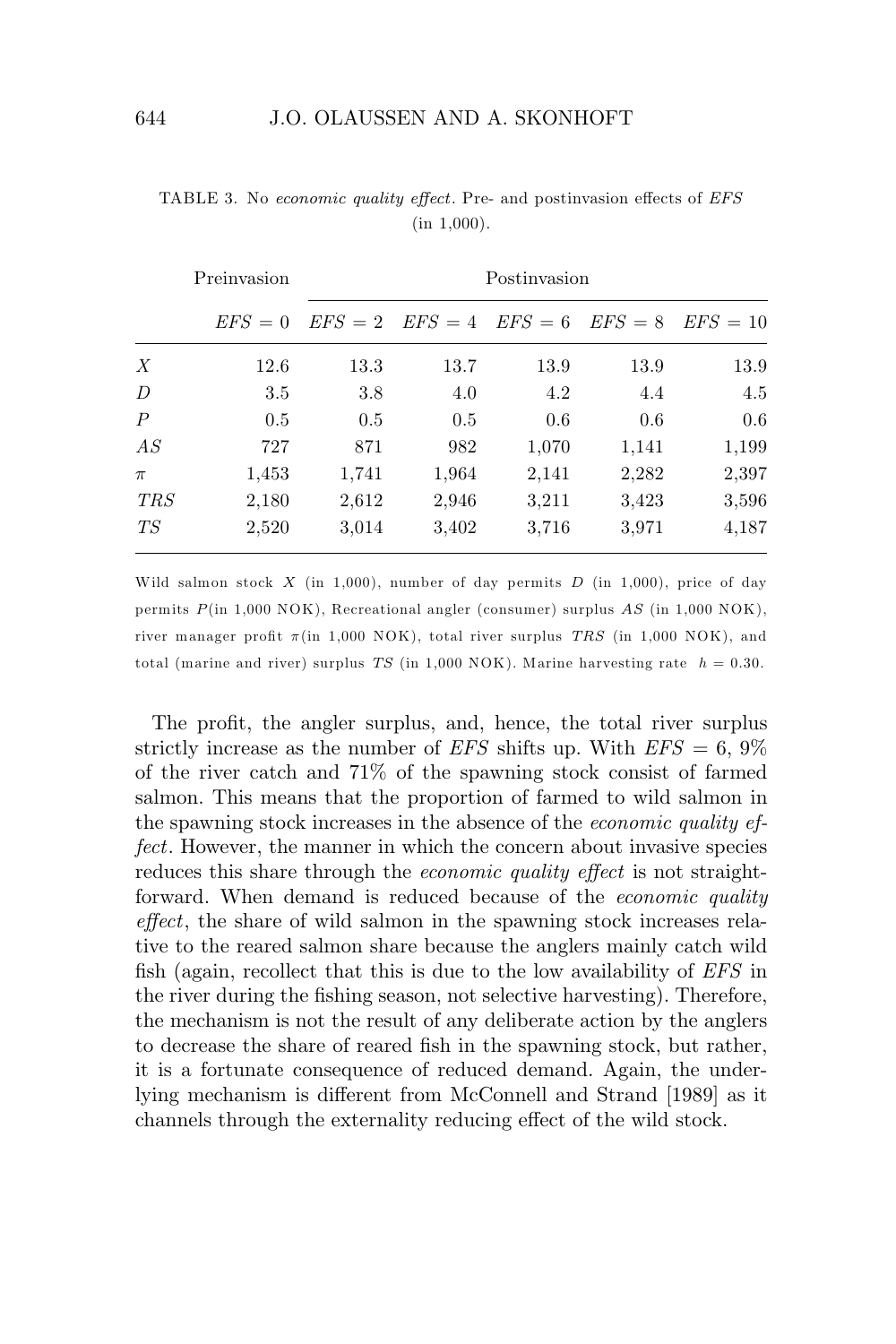5.2.3 Marine fishing ban. As mentioned in the introduction, the Atlantic salmon is harvested sequentially and where a marine fishery precedes the river harvest. Because the composition of wild and farmed salmon differs between these fisheries, changing the harvest rate in the marine fishery may influence the four effects of EFS discussed above. Therefore, influencing the marine fishery may be seen as a potential management tool to secure a vibrant wild Atlantic salmon stock. In the following, we therefore look at some potential results of a marine fishing ban. Note that the total surplus (TS) reported in the Tables 2–4 is the overall surplus in the marine and river fishery.

A direct result of a marine fishing ban is that more salmon enter the river and the river catch increases accordingly. For a given number of fishing days, the price of permits increases due to the increased catch per day. The fishing effort is consistently higher under a sea fishing ban than when the marine exploitation rate is positive. For example, with  $EFS = 6$ , the number of fishing permits D is 3.8 (in 1,000). See Table 4. In contrast, in the baseline scenario with a marine harvest

|                  | Preinvasion |       |                                         | Postinyasion |       |            |
|------------------|-------------|-------|-----------------------------------------|--------------|-------|------------|
|                  | $EFS = 0$   |       | $EFS = 2$ $EFS = 4$ $EFS = 6$ $EFS = 8$ |              |       | $EFS = 10$ |
| Х                | 10.6        | 12.8  | 14.2                                    | 14.7         | 14.7  | 14.5       |
| D                | 4.2         | 4.5   | 4.3                                     | 3.8          | 3.2   | 2.4        |
| $\boldsymbol{P}$ | 0.6         | 0.6   | 0.6                                     | 0.5          | 0.4   | 0.3        |
| AS               | 1,063       | 1,504 | 1,614                                   | 1,370        | 967   | 549        |
| $\pi$            | 2,127       | 2,409 | 2,187                                   | 1,731        | 1,194 | 679        |
| <b>TRS</b>       | 3,190       | 3.913 | 3,802                                   | 3.101        | 2,161 | 1,228      |
| TS               | 2,850       | 3.497 | 3.324                                   | 2,574        | 1,592 | 621        |

TABLE 4. No marine harvest  $(h = 0)$ . Pre- and postinvasion effects of *EFS* (in 1,000).

Wild salmon stock  $X$  (in 1,000), number of day permits  $D$  (in 1,000), price of day permits  $P$  (in 1,000 NOK), Recreational angler (consumer) surplus AS (in 1,000 NOK), river manager profit  $\pi$  (in 1,000 NOK), total river surplus TRS (in 1,000 NOK), and total (marine and river) surplus  $TS$  (in 1,000 NOK).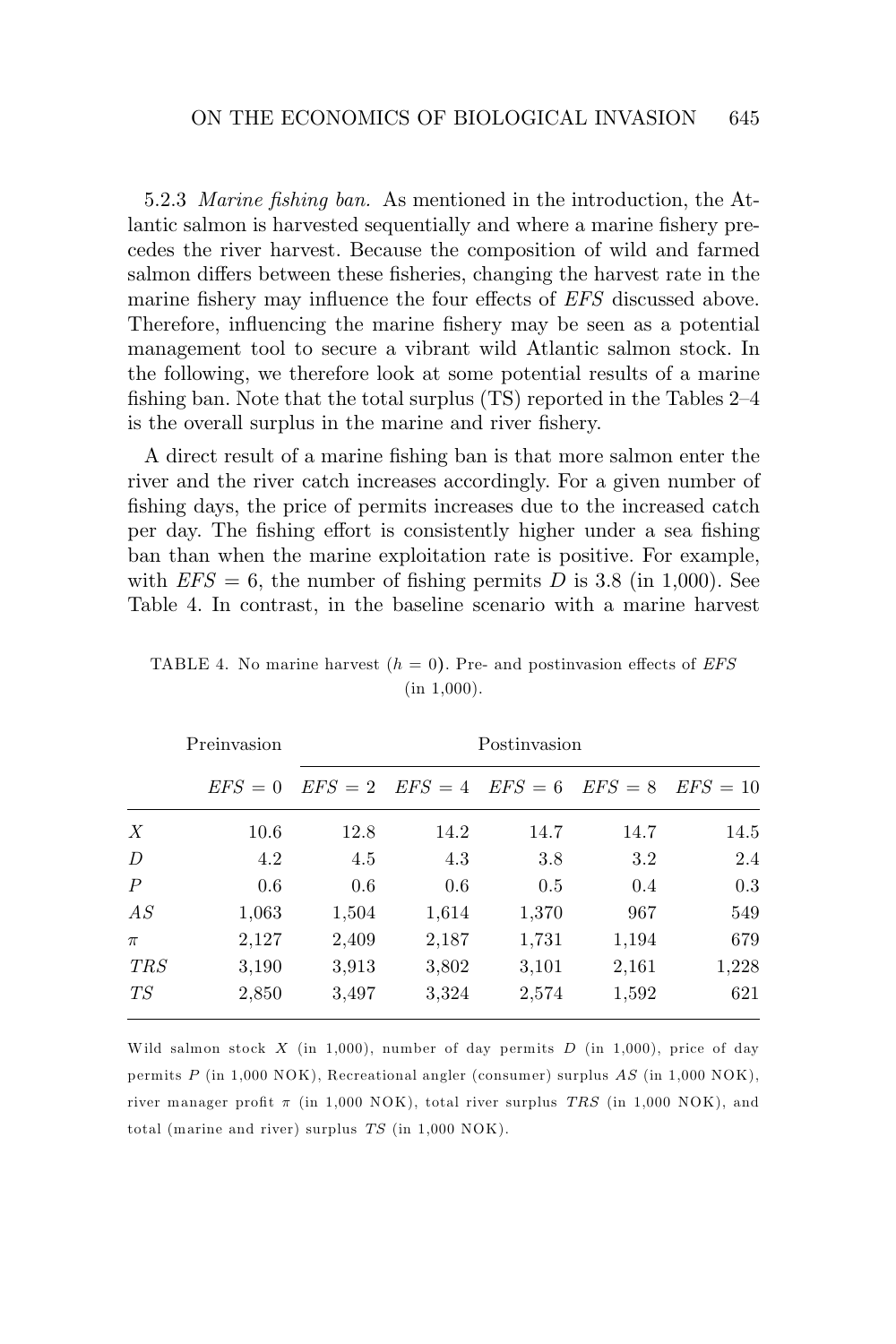rate of  $h = 0.3$  (Table 2), the permit sale is just 2.8. Quite intuitively, we also find that the river profit and angler surplus exceed the noban situation. However, when  $EFS = 6$ , only 8% of the total  $EFS$ stock is fished, leaving the remaining 92% to take part in the spawning process. Hence, 57% of the spawning biomass is EFS. Therefore, one unfortunate consequence of a marine fishing ban may be that the EFS level in the spawning biomass may increase (from 48% to 57% when  $EFS = 6$ ). Note also that even if total river surplus (TRS) exceeds the surplus without a marine fishing ban for all levels of EFS (Table 2 and Table 4), this definitely not happens for the TS: the sum of the marine and river surplus. In fact, as reported in Table 4, the opposite is true for a EFS number above that of 8. The reason for this is twofold. First, the direct loss due to the large number of EFS that is never harvested (because of the low share available for recreational catch) is high. Second, the economic quality effect becomes strong because a larger fraction of EFS takes part in spawning. Hence, the increasing demand due to the marine fishing ban is not enough to compensate for the loss in the marine fishery when EFS levels are high.

**6. Concluding remarks.** The paper demonstrates four different mechanisms that may be important when escaped reared species mix with their wild congeners, and thereby, we reveal some important policy implications. Our results indicate that, even if the natural growth of the wild species is reduced, the total stock may increase when there is an ecological invasion. Hence, measures to reduce an invasion may very well reduce the overall river surplus because less biomass will be available for fishing. One interesting result is that, if there is no economic quality effect, the harvesting effort will be higher due to the economic quantity effect and, hence, the wild stock will be less than before the invasion. In this case, the river profit and the angler surplus will always be higher ex post the invasion, and both will increase with invasion of the farmed species. Thus, one consequence that follows directly from the analysis is that reporting the share of invasive species in an ecosystem may reduce the demand for harvesting the wild species. This will in turn increase the wild stock and depending on the composition of the catch, the share of resident species in the ecosystem may increase. Finally, the effect on both overall river surplus as well as TS (marine and river surplus) of shutting down the marine harvest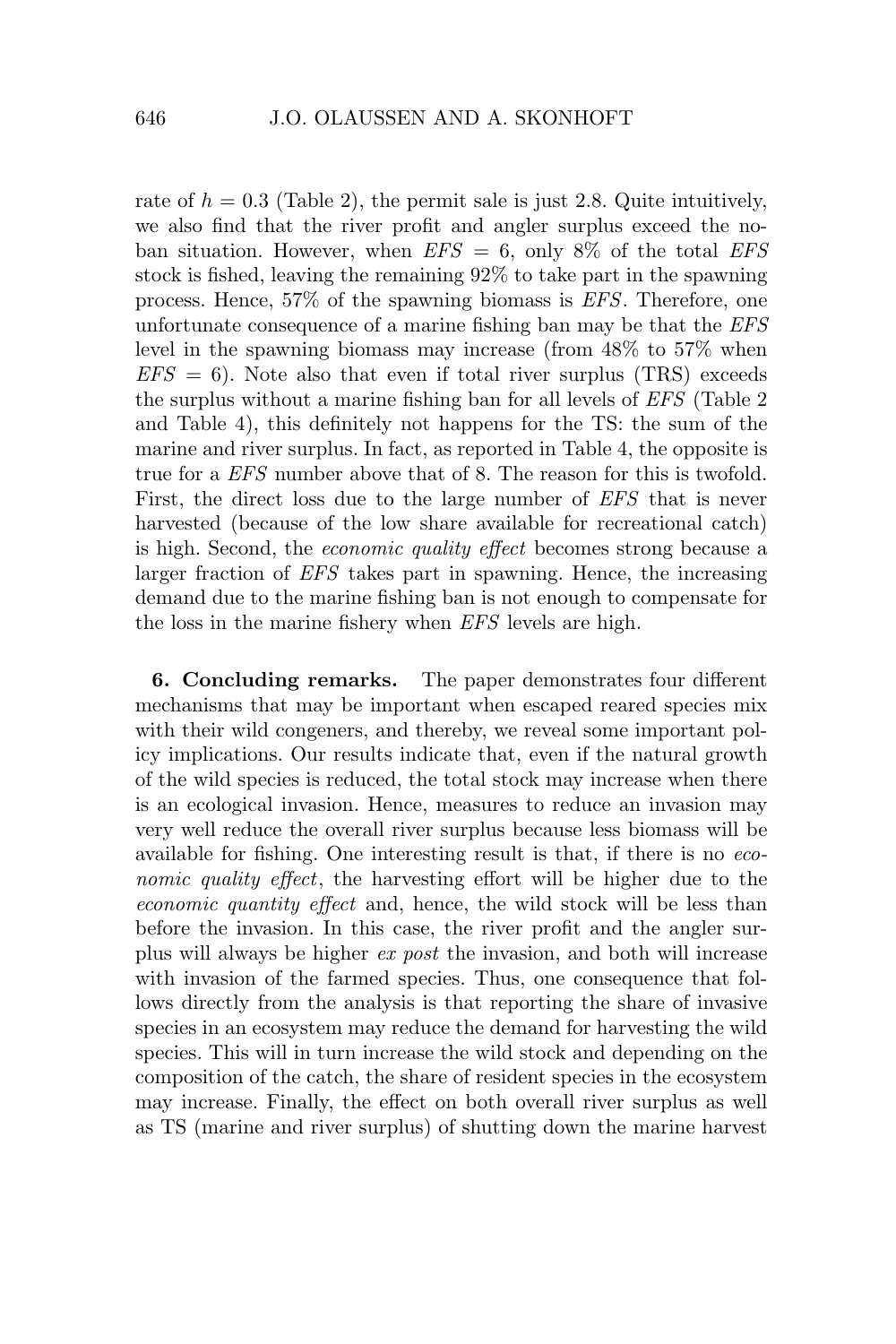activity in the case of an invasion is generally ambiguous because the share of the invasive species in the spawning population (or ecosystem) may increase.

The various mechanisms discussed in the paper may be transferable to other situations where escaped farmed animals mix with their wild congeners or where an ecosystem, for any reason, faces a yearly influx of invasive species. For example, there is an apparent analogue to agricultural invaders that are grown commercially but escapes to interbreed with wild plants. The increasing aquaculture production of both salmon and other species worldwide highlights the importance of addressing this specific issue. We have demonstrated that, even taking invasive damage into account, the overall river surplus may rise following an invasion. Of course, this may have implications for incentives to reduce the accidental releases of farmed species. As shown, participants in the harvest may want invasions to persist. Perhaps more importantly, these economic forces, or lack of incentives, may explain why policymakers must intervene if they want to reduce invasions. On the other hand, one interesting extension of the model developed here is to incorporate a social planner managing the marine and recreational fishery as well as the fish farms in a unified way. As indicated by the present analysis, the outcomes of such a planning model with respect to, say, overall river surplus and share of invasive in the spawning stock are far from clear. Making the model more realistic by including the spread of diseases and stochastic elements, and by taking existence value more explicitly into account, may alter some of the results. Nevertheless, the general driving forces described in the paper offer some general insights into the bioeconomics of ecological invasions.

**Acknowledgments.** The authors wish to thank Lee. G. Anderson, Claire Armstrong, and two anonymous reviewers for their very constructive comments on an earlier version of this paper. Jon Olaf Olaussen also wishes to thank Departments of Economics at the Norwegian University of Science and Technology for funding a part of this work.

## Appendix A

## **Data and calibration**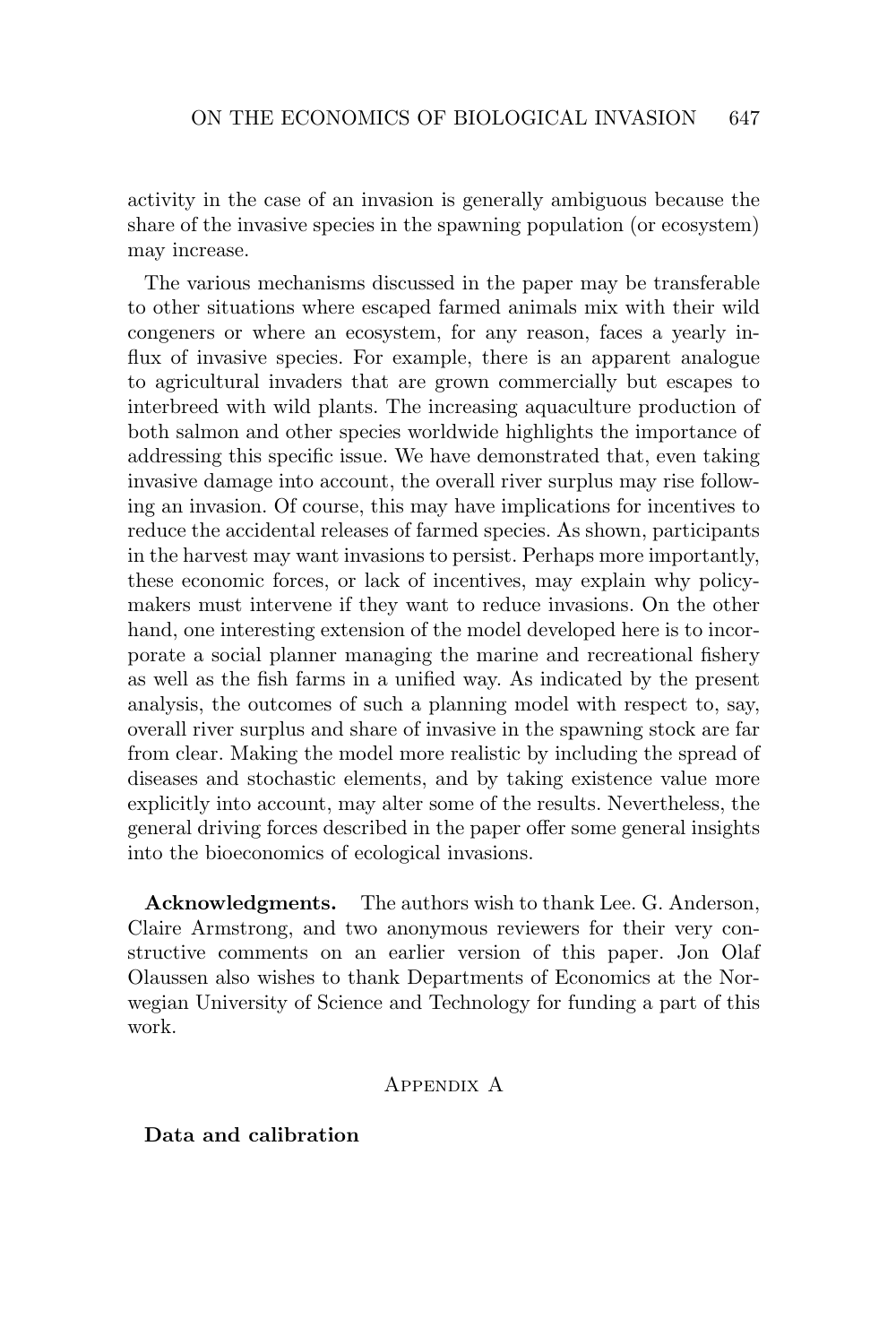| í<br>j<br>í<br>Ì<br>ï<br>ī<br>í<br>Ì<br>ï<br>î<br>ı<br>ł<br>j<br>₫<br>ت      |
|------------------------------------------------------------------------------|
| ١<br>j<br>j<br>∃<br>ź                                                        |
| í<br>ł<br>j<br>í<br>j<br>ú<br>I<br>ï<br>١<br>ì<br>j<br>١<br>ś<br>j<br>¢<br>ì |
| ç<br>b<br>ï<br>ò<br>é<br>ì<br>ċ<br>j                                         |
| ರ<br>$\blacksquare$<br>ä                                                     |
| es<br>¢<br>j<br>ì<br>i<br>$\overline{\phantom{a}}$<br>Í                      |
| b<br>ī<br>j<br>í<br>ł<br>ś                                                   |
| j<br>j<br>₿<br>j<br>ä,<br>j<br>ò<br>ŝ<br>I<br>ì                              |
| ł<br>ł<br>d                                                                  |
| İ<br>Į<br>ļ<br>١<br>J<br>ć<br>١<br>l<br>í<br>۴<br>ł                          |

| Parameter     | Parameter description                                           | Value*                       |
|---------------|-----------------------------------------------------------------|------------------------------|
|               | Maximum net recruitment per spawning salmon                     | 13.5 (smolt per              |
|               |                                                                 | spawning salmon)             |
| پ             | Decides to which extent density independent                     | 1.06                         |
|               | factors compensates for stock changes                           |                              |
| ×             | Stock level where density-dependent mortality                   | 1,489 (number of             |
|               | dominates density independent factors                           | spawning salmon)             |
| ð             | Reservation price when catch per day is 1                       | $500$ ((NOK/salmon)/day)     |
|               | Price effect demand                                             | 0.12~(NOK/day <sup>2</sup> ) |
|               | Marginal cost fishing permit sale                               | $50~(NOK/day)$               |
| $\mathbb{C}0$ | Fixed cost fishing permit sale                                  | $0$ (NOK)                    |
| G             | Catchability coefficient                                        | 0.0002 (1/day)               |
| h             | Marine exploitation rate                                        | $\frac{3}{2}$                |
| p             | Marine net gain                                                 | 90 (NOK/salmon)              |
| $\tilde{a}$   | River exploitation rate                                         | 0.58                         |
| $x^{4}$       | Invasive yearly influx                                          | $6,000$ (salmon)             |
|               | Negative impact recruitment by invasive                         | 0.00001 (1/salmon)           |
|               | Decides if the negative marginal ecological growth              |                              |
|               | effect of EFS is increasing, decreasing or constant or constant |                              |
| d             | Share of invasive available for marine fishery                  | $\ddot{0}$ .                 |
|               | Share of invasive available for river fishery                   | 0.2                          |
| э             | Price effect share of invasive                                  | $0.21$ (NOK/day)             |
|               | Decides if the negative marginal price effect of share          |                              |
|               | of invasive is increasing, decreasing or constant               |                              |
|               |                                                                 |                              |

 $*$ Sources: Biological baseline values are based on Hvidsten et al. [2004] and Statistics Norway [2004]. The biological impacts of *EFS*<br>are based on Fleming et al. [2000] and McGimnity et al. [2003]. The economic baselin ∗Sources: Biological baseline values are based on Hvidsten et al. [2004] and Statistics Norway [2004]. The biological impacts of EFS are based on Fleming et al. [2000] and McGinnity et al. [2003]. The economic baseline values are based on Skonhoft and Logstein [2003] and Olaussen and Skonhoft [2005]. The economic effects of EFS are based on Olaussen [2008]. [2003] and Olaussen and Skonhoft [2005]. The economic effects of EFS are based on Olaussen [2008].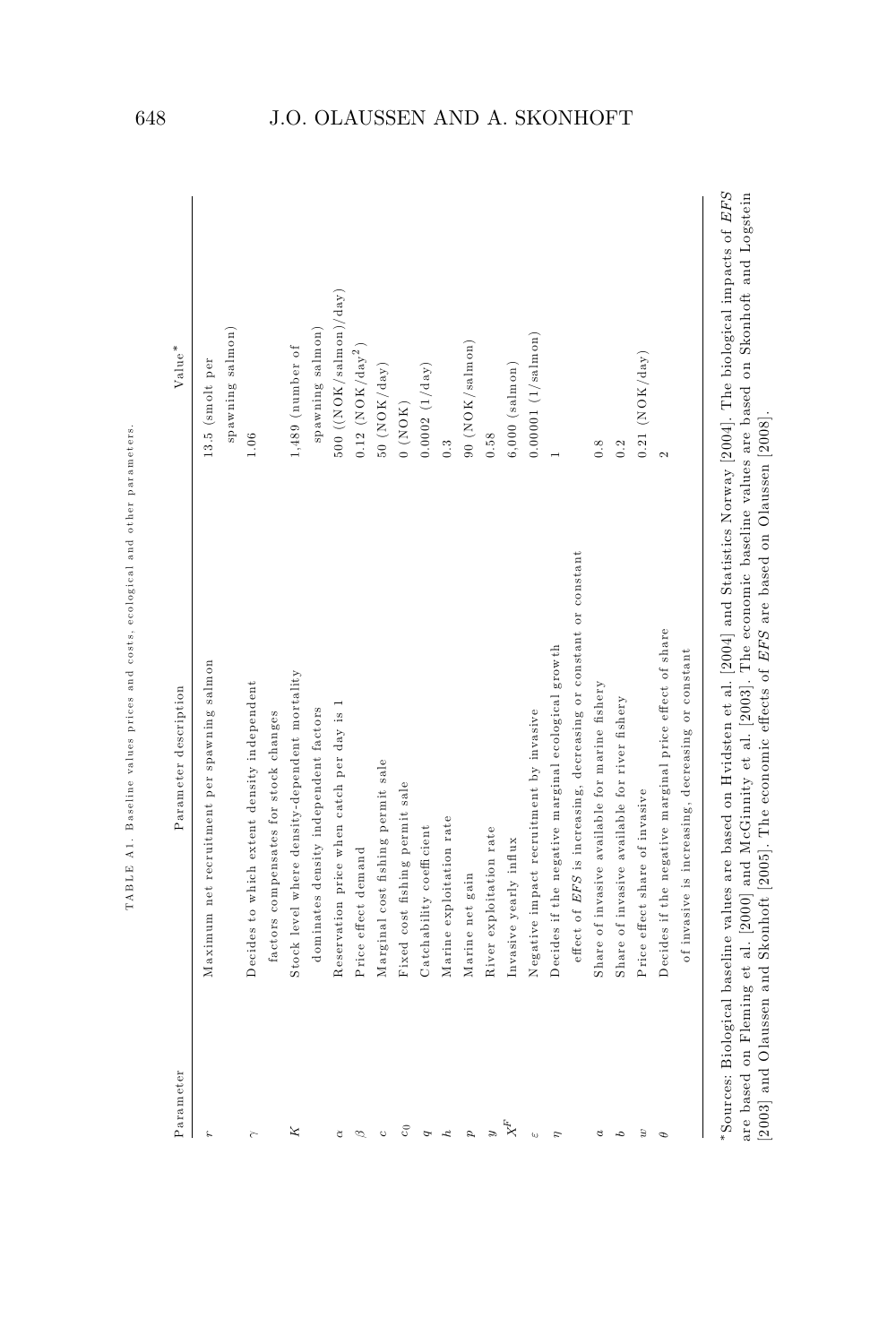#### ENDNOTES

1. Note that we restrict the analysis to consider the effects of escaped farmed salmon in the recreational river fishery. From an overall welfare perspective, escaped farmed salmon may essentially be seen as a transfer from farm owners to river owners. One straightforward interpretation of neglecting the loss to farm owners is that it equals the costs of improved retention measures.

2. More generally, this effect reflects all situations in which the invasive species is connected to a harvest value.

3. Note that in the case where genetic differences between native and alien species are high, as for example in Knowler and Barbier [2000], crossbreeding is not an option, and hence, the ecological growth effect owes to other factors influencing growth negatively. However, there may still be an analogue to the ecological level effect if the invasive species is exposed to harvesting.

4. See Clark [1976] for an analysis of the dynamics of a delay-difference recruitment model.

5. Hvidsten et al. [2004] find that only 0.3%−3.8% of the spawners survive justifying this simplifying assumption.

6. Knowler and Barbier [2005] analyze a case where the annual population of the invader is stochastic. See also Olson and Roy [2002].

7. In doing so, we neglect one aspect of biological invasion because the negative effect on the gene flow due to inbreeding will continue in the next generation (Fleming et al. [2000]). However, this influence on the wild fish population is partly taken into account by the structural shift through the ecological growth effect.

8. For the same reason, the marine exploitation rate  $h$  is kept in the background, entering the model exogenously.

9. See for example, Olaussen and Skonhoft [2008] for a dynamic analysis of a recreational fishery.

10. Another approach is found in for instance Bishop and Samples [1980], Cook and McGaw [1996], and Laukkanen [2001] who use the actual catch.

11. In a survey of Norwegian rivers, 92% of sport fishermen reported that the quality of the river in terms of average catch per day was important. In addition, 72% reported that the price of fishing permits was important (Fiske and Aas [2001]).

12. One of the required attributes of a fishing experience may be that the fish are wild. When the reported share of EFS in the stock is high, the likelihood of any catch being a farmed salmon is higher. Given that the anglers prefer the genetically "clean" wild fish, a greater EFS -share may reduce their willingness to pay for the fishing experience. This effect may originate from a concern about the state of a specific river's salmon stock, or simply from the fishermen's self-interested regard to their own catch, or both. However, the cause is of minor importance here, as the main point is to establish that the economic quality effect is negative.

13. The Shepherd function gives the Cushing recruitment function when  $\gamma < 1$ , the Beverton Holt function when  $\gamma = 1$ , and the Ricker function when  $\gamma > 1$ .

14. Note that the numbers reported in Hvidsten et al. [2004] are measured as recruits per egg per square metre. However, they are translated into the corresponding number of recruits per spawning salmon in the river (available on request).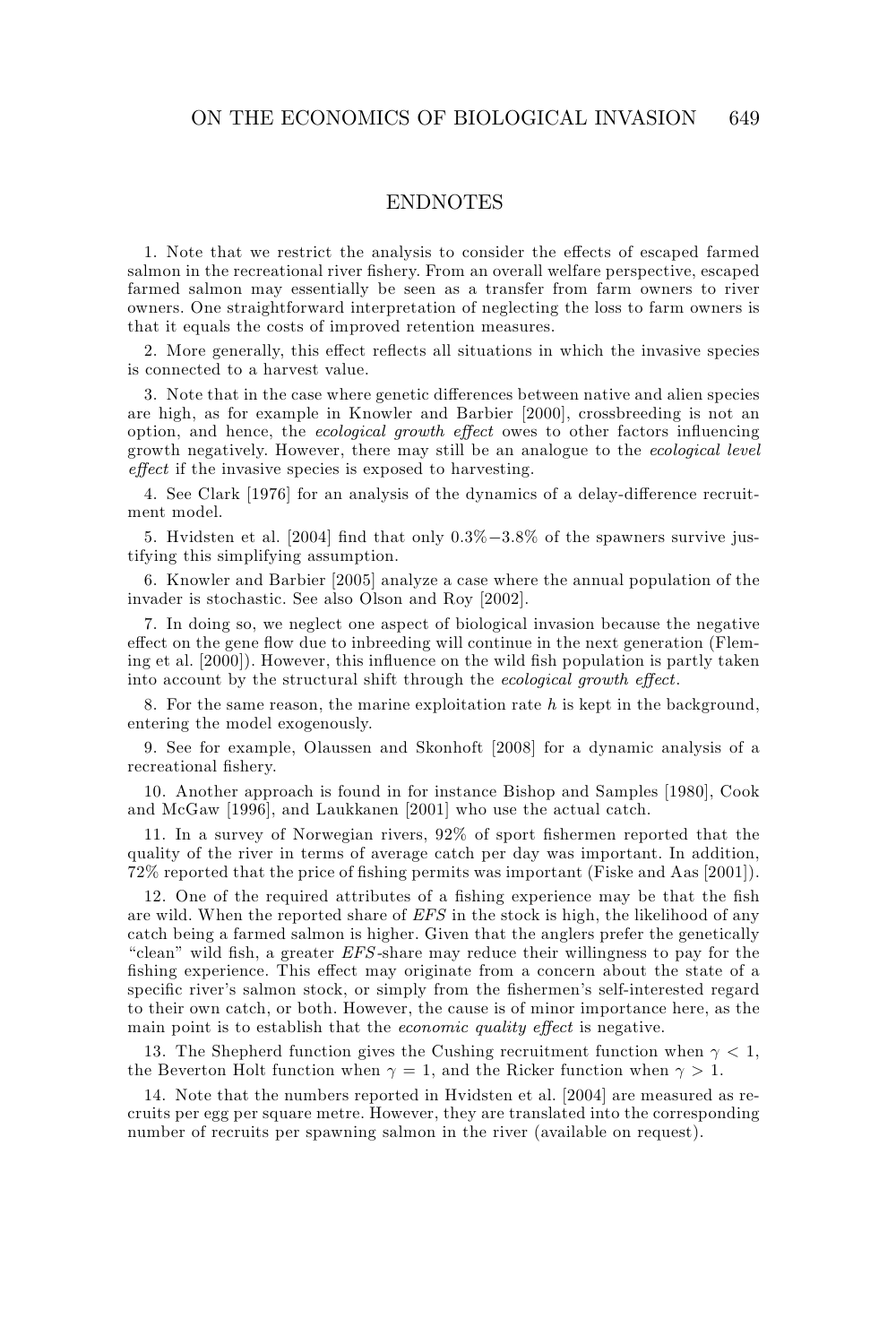15. Fleming et al. [2000] show in a controlled experiment that the productivity of the natives are depressed by 30% when the share of farmed to natives in the spawning population were 57%. However, if there is an increasing or decreasing marginal negative impact is not analyzed as it is a one-shot experiment.

16. The Norwegian government imposed this regulation on some fjords in 2003. The fjord where the river Orkla runs out (Trondheimsfjorden) was one of these farming free zones. However, the influx of EFS continuous from fish farms outside the farming free zones.

#### REFERENCES

J.L. Anderson [1985], Market Interactions Between Aquaculture and the Common-Property Commercial Fisheries, Mar. Res. Eco. **2**, 1–24.

J.L. Anderson [1986], Private Aquaculture and Commercial Fisheries: The Bioeconomics of Salmon Ranching, J. Environ. Eco. Manage. **12**, 353–370.

J.L. Anderson and J.E. Wilen [1986], Implications of Private Salmon Aquaculture on Prices, Production And Management of Salmon Resources, Am. J. Agricul. Eco. **68**, 867–879.

L.G. Anderson [1983], The Demand Curve for Recreational Fishing with an Application to Stock Enhancement Activities, Land Eco. **59**(3), 279–287.

L.G. Anderson [1993], Toward a Complete Economic Theory of the Utilization and Management of Recreational Fisheries, J. Environ. Eco. Manage. **24**, 272–295.

F. Asche, A.G. Guttormsen, T. Sebulonsen, and E.H. Sissener [2005], Competition Between Farmed and Wild Salmon: The Japanese Salmon Market, Agricultural Economics **33**(3), 330–340.

E.B. Barbier [2001], A Note on the Economics of Biological Invasions, Ecol. Eco. **39**, 197–202.

R.C. Bishop and K.C. Samples [1980], Sport and Commercial Fishing Conflicts. A Theoretical Analysis, J. Environ. Eco. Manage. **7**, 220–233.

T. Bjørndal [1990], The Economics of Salmon Aquaculture, Blackwell, Oxford.

T. Bjørndal and K. Aarland [1999], Salmon Aquaculture in Chile, Aquacul. Eco. Manage. **3**, 238–253.

E. Buhle, M. Margolis, and J.L. Ruesink [2004], Bang for the Buck: Cost-Effective Control of Invasive Species with Different Life Histories, Resources for the Future, Discussion paper 04-06.

C.W. Clark [1976], A Delayed-Recruitment Model of Population Dynamics, with an Application to Baleen Whale Populations, J. Mathemat. Biol. **3**, 381–391.

B.A. Cook and R.L. McGaw [1996], Sport and Commercial Fishing Allocations for the Atlantic Salmon Fisheries of the Miramichi River, Canadian J. Agricul. Eco. **44**, 165–171.

M.E. Eiswerth and G.C. van Kooten [2002], Uncertainty, Economics, and the Spread of an Invasive Plant Species, Am. J. Agricul. Eco. **84**(5), 1317–1322.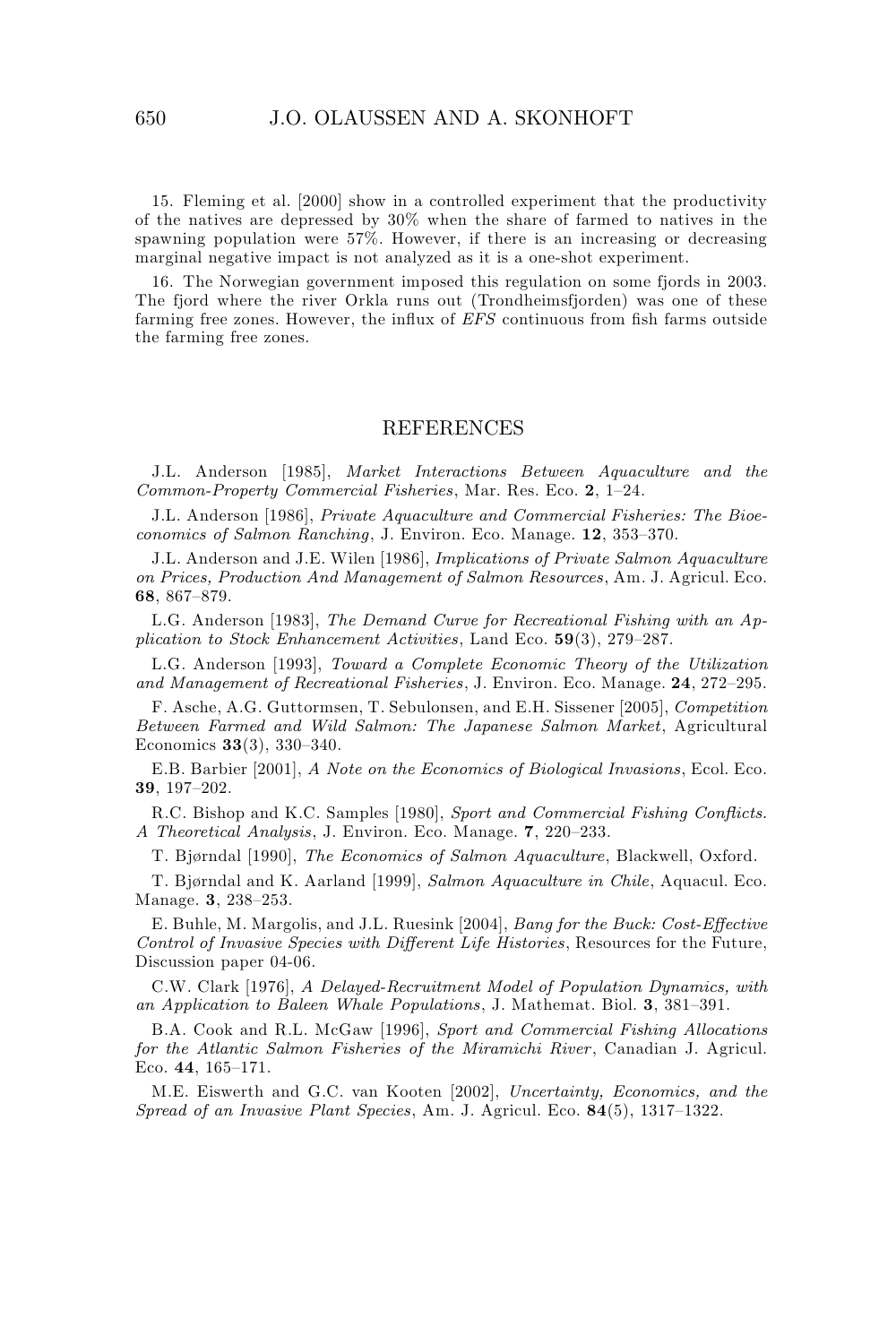P. Fiske and Ø. Aas (red.) [2001], Laksefiskeboka, Om Sammenhenger Mellom Beskatning, Fiske og Verdiskaping ved Elvefiske Etter Laks, Sjøaure og Sjørøye, NINA Temahefte 20.

P. Fiske, G.M. Østborg, and L. Fløystad [2000], Rømt oppdrettslaks i sjø- og elvefisket i årene 1989–1999, NINA oppdragsmelding 659.

I.A. Fleming, K. Hindar, I.B. Mjølnerud, B. Johnsson, T. Balstad, and A. Lamberg [2000], Lifetime Success and Interactions of Farm Salmon Invading A Native Population, Proc. R. Soc. Lond. B. **267**, 1517–1523.

Great Lakes Science Center [2000] GLSC Fact Sheet 2000-6, Available at, http://www.glsc.usgs.gov/\_files/factsheets/2000-6%20Zebra%20Mussels.pdf.

A. Grimnes, K. Birkeland, P.J. Jakobsen, and B. Finstad [1996], Lakselus-Nasjonal og Internasjonal Kunnskapsstatus, NINA fagrapport 18.

R. Hannesson [2003], Aquaculture and Fisheries. Mar. Pol. **27**, 169–178.

S.I. Higgins, R.M. Azorin, R.M. Cowling, and M.J. Morris [1997], A Dynamic Ecological-Economic Model as a Tool for Conflict Resolution in an Invasive-Alian-Plant, Biological Control and Native-Plant Scenario, Ecol. Eco. **22**, 141– 154.

G. Hill and D. Greathead [2000], Economic Evaluation in Classical Biological Control, in The Economics of Biological Invasions (C Perrings, M. Williamson, and S. Dalmazzone, eds.), Edward Elgar, Cheltenham, pp. 183–297.

K. Hindar, N. Ryman, and F. Utter [1991], Genetic Effects of Cultured Fish on Natural Fish Populations, Canadian J. Fish Aquatic Sci. **48**, 945–957.

B. Holmes [1998], Day of the Sparrow, New Scientist **27**, 32–35.

R.D. Horan, C. Perrings, F. Lupi, and E.W. Bulte [2002], Biological Pollution Prevention Strategies under Ignorance: The Case of Invasive Species, Am. J. Agricul. Eco. **84**(5), 1303–1310.

N.A. Hvidsten, B.O. Johnsen, A.J. Jensen, P. Fiske, O. Ugedal, E.B. Thorstad, J.G. Jensås, Ø. Bakke, and T. Forseth [2004], Orkla- et Nasjonalt Referansevassdrag for Studier av Bestandsregulerende Faktorer av laks, Nina fagrapport 079.

D. Knowler and E.B. Barbier [2000], The Economics of an Invading Species: A Theoretical Model and Case Study Application, in The Economics of Biological Invasions (C. Perrings, M. Williamson and S. Dalmazzone, eds.), Edward Elgar, Cheltenham, pp. 70–93.

D. Knowler and E.B. Barbier [2005], Managing the Black Sea Anchovy Fishery with Nutrient Enrichment and a Biological Invader. Mar. Res. Eco. **20**, 263–285.

D. Knowler, E.B. Barbier, and I. Strand [2001], An Open-Access Model of Fisheries and Nutrient Enrichment in the Black Sea, Mar. Res. Eco. **16**(3), 195– 217.

M. Laukkanen [2001], A Bioeconomic Analysis of the Northern Baltic Salmon Fishery: Coexistence Versus Exclusion of Competing Sequential Fisheries, Environ. Res. Eco. **18**, 293–315.

S-T. Lee [1996], The Economics of Recreational Fishing, University of Washington, Dissertation.

H. Lura [1990], Spawning Success of Escaped Domesticated Atlantic Salmon (Salmo salar), Cand. Scient. Thesis, Zoologisk Museum, UiB.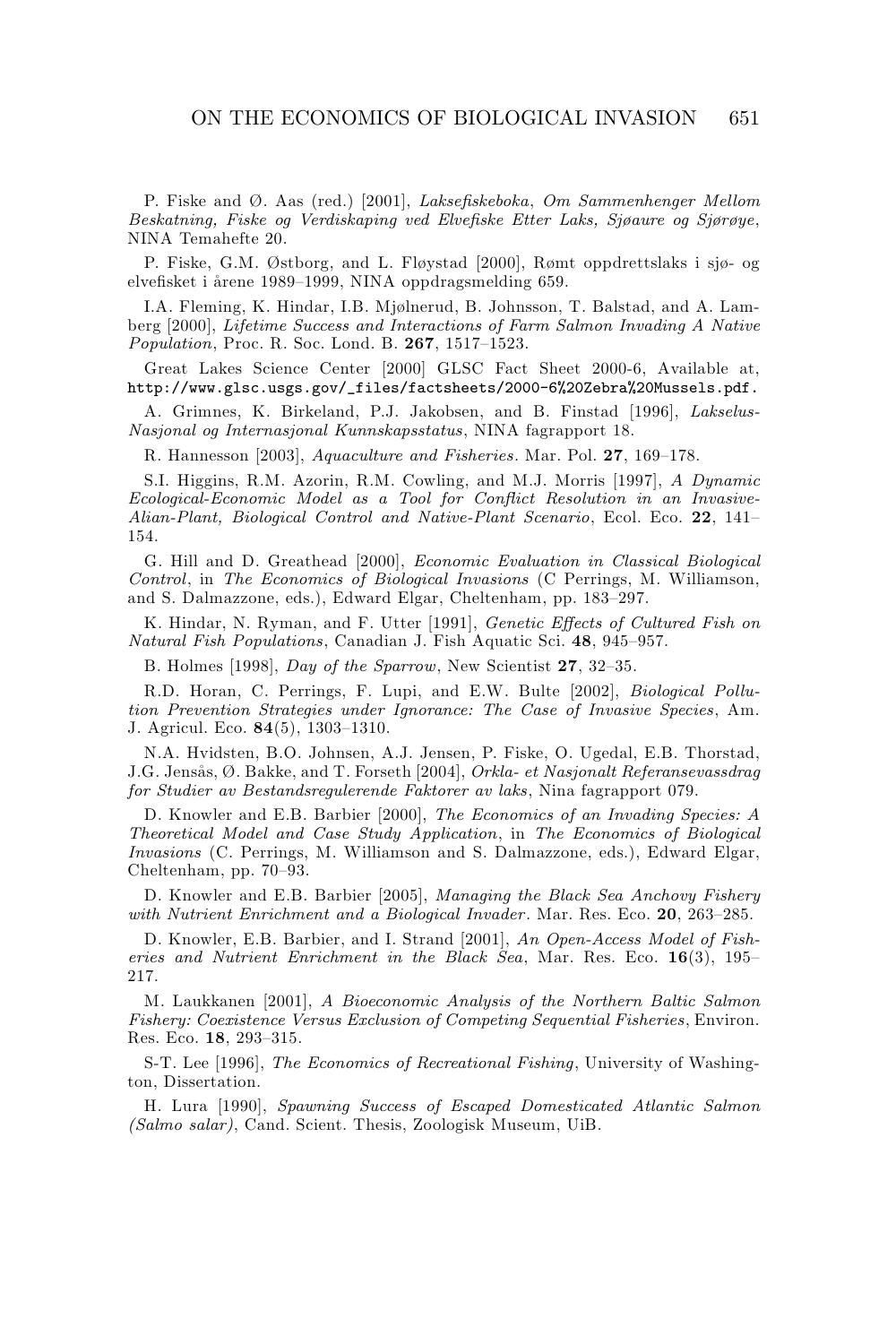H. Lura and H. Sægrov [1991], Documentation of Successful Spawning of Escaped farmed Female Atlantic Salmon, Salmo Salar, in Norwegian Rivers, Aquaculture **98**, 151–159.

H. Lura and H. Sægrov [1993], Timing of Spawning in Wild and Cultured Atlantic Salmon (Salmo salar) and Brown Trout (Salmo trutta) in River Vosso, Norway, Ecol. Freshwater Fish **2**, 167–172.

K.E. McConnell and I. Strand [1989], Benefits from Commercial Fisheries when Demand and Supply Depend on Water Quality, J. Environ. Eco. Manage. **17**, 284– 292.

K.E. McConnell and J.G. Sutinen [1979], Bioeconomic Models of Marine Recreational Fishing, J. Environ. Eco. Manage. **6**, 127–139.

P. McGinnity, P. Prodöhl, A. Ferguson, R. Hynes, N.O. Maoiléidigh, N. Baker, D. Cotter, B. O'Hea, D. Cooke, G. Rogan, J. Taggart, and T. Cross [2003], Fitness Reduction and Potential Extinction of Wild Populations of Atlantic Salmon, Salmo Salar, as a Result of Interactions with Escaped Farmed Salmon, Proc. R. Soc. Lond. B. **270**, 2443–2450.

J.O. Olaussen [2007], On the Demand for Recreational Fishing-Escaped Farmed Versus Wild Atlantic Salmon, Mar. Res. Eco. forthcoming.

J.O. Olaussen and A. Skonhoft [2008], A Bioeconomic Analyses of the Recreational Wild Atlantic Salmon (Salmo Salar) Fishery, Working paper series No. 14/05, Department of Economics, Norwegian University of Science and Technology.

L.J. Olson, and S. Roy [2002], The Economics of Controlling a Stochastic Biological Invasion, Am. J. Agricul. Eco. **84**(5), 1311–1316.

NOU [1999], *Til Laks åt Alle kan Ingen Gjera?* NOU 1999:9, 1–394.

P.A.L.D. Nunes and J.C.J.M. Van Den Bergh [2004], Can People Value Protection Against Exotic Marine Species? Evidence from a Joint TC-CV Survey in The Netherlands, Environ. Res. Eco. **28**(4), 517–532.

C. Perrings, M. Williamson, and S. Dalmazzone (eds) [2000], The Economics of Biological Invasions, Edward Elgar, Cheltenham.

D. Pimentel, L. Lach, R. Zuniga, and D. Morrison [1999], Environmental and Economic costs Associated with Non-Indigenous Species in the United States, Available at: http://www.news.cornell.edu/releases/Jan99/species\_costs.html.

C. Settle and J.F. Shogren [2002], Modeling Native-Exotic Species within Yellowstone Lake, Am. J. Agricul. Eco. **84**(5), 1323–1328.

J.G. Shepherd [1982], A Versatile New Stock-Recruitement Relationship for Fisheries, and the Construction of Sustainable Yield Curves, Journal du Conseil, Conseil Internationale pour L'Exploration de la Mer **40**(1), 67–75.

J.F. Shogren [2000], Risk Reduction Strategies Against the Explosive Invader, in The Economics of Biological Invasions (C. Perrings, M. Williamson, and S. Dalmazzone, eds.), Edward Elgar, Cheltenham, pp. 56–69.

A. Skonhoft and R. Logstein [2003], Sportsfiske Etter laks. En Bioøkonomisk Analyse, Norsk Økonomisk Tidsskrift **117**(1), 31–51.

Statistics Norway [2004], Available at: http://www.ssb.no/emner/01/03/30/.